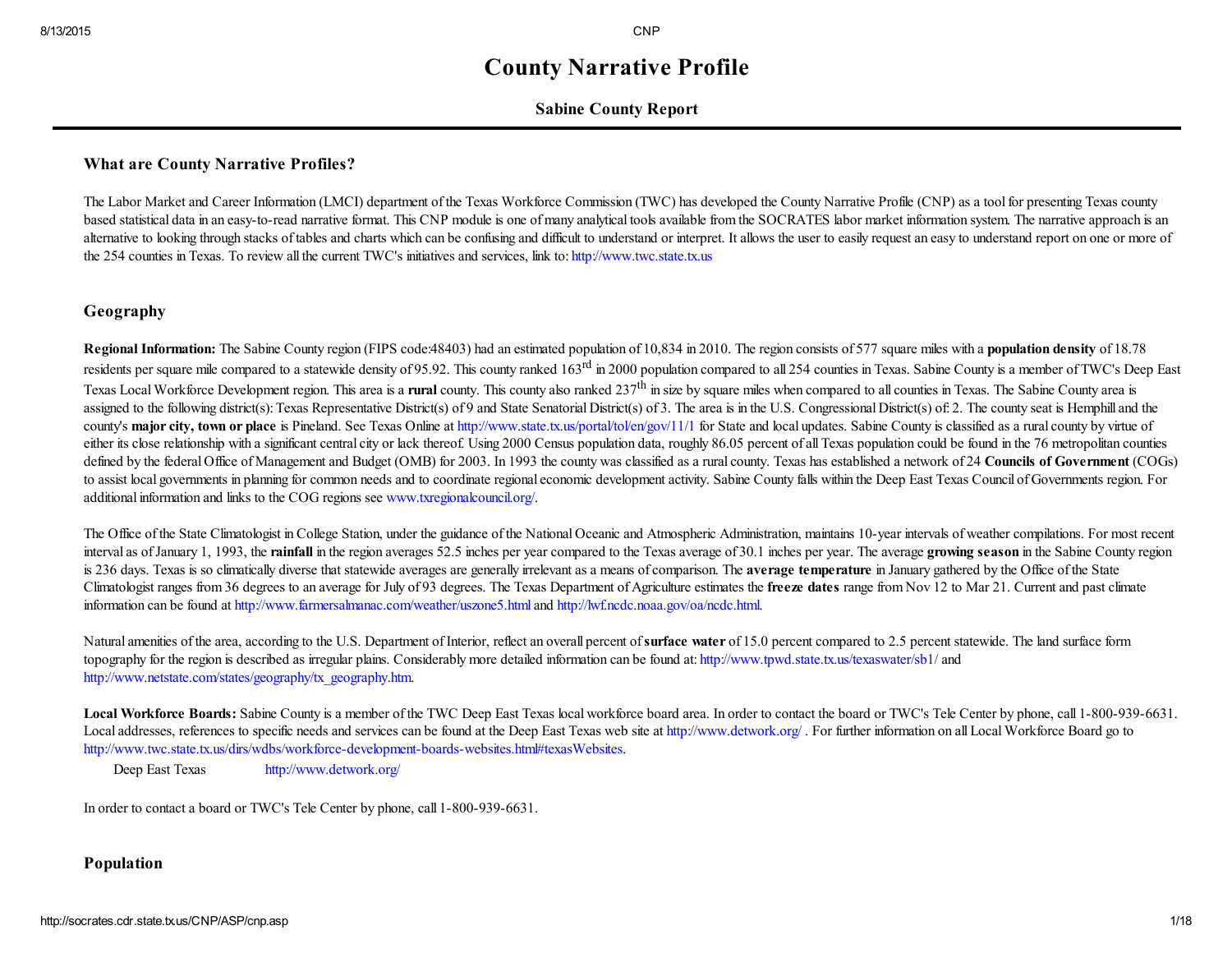County population estimates are updated periodically by the Texas State Data Center – Office of the State Demographer at the University of Texas at San Antonio. County estimates are primarily based on the 100 percent population counts from the latest April, 2010 decennial census and are calculated to reveal population change up to a current date, in this case April, 2010. These estimation methodologies utilize information on births, deaths and elementary school enrollment to estimate population. In this method, migration of the schoolage population is assumed to be indicative of migration in the total population (with adjustments being made for the historical differences between the school-age migration rate and the total population's rate of migration). Data on public school enrollment from the Texas Education Agency and data from the Texas State Data Center's survey of private schools in Texas are used to estimate change in the schoolage population. Data on institutional populations were obtained from applicable institutions, while data on other special populations, such as the elderly population were obtained from the U.S. Bureau of the Census.

According to the county-based population estimates from the United States Census Bureau, Sabine County changed in population from 10,469 in April, 2000 to an estimated 10,834 in April 2010 by 365 residents. This reflects an increase of 3.5 percent in population. During the same time period, the state's population changed by 4,293,741 residents from 20,851,820 to an estimated 25,145,561 persons representing a comparative change of 20.6 percent. A variety of data topics for Texas and all the counties is available at: <http://quickfacts.census.gov/qfd/states/48000.html>.

| All Ages by           |                   | Area           | <b>Statewide</b> |              |                   | Area    | <b>Statewide</b> |
|-----------------------|-------------------|----------------|------------------|--------------|-------------------|---------|------------------|
| <b>Race/Ethnicity</b> | <b>Population</b> | <b>Percent</b> | Percent          | 16 and Over  | <b>Population</b> | Percent | Percent          |
| White                 | 9,658             | 89.1           | 70.4             | White        | 8,118             | 90.3    | 72.1             |
| Male                  | 4,714             | 43.5           | 34.8             | Male         | 3,965             | 44.1    | 35.3             |
| Female                | 4,944             | 45.6           | 35.5             | Female       | 4,153             | 46.2    | 36.8             |
| <b>Black</b>          | 784               | 7.2            | 11.8             | <b>Black</b> | 623               | 6.9     | 11.6             |
| Male                  | 384               | 3.5            | 5.7              | Male         | 306               | 3.4     | 5.4              |
| Female                | 400               | 3.7            | 6.1              | Female       | 317               | 3.5     | 6.2              |
| Other                 | 392               | 3.6            | 17.8             | Other        | 248               | 2.8     | 16.3             |
| Male                  | 203               | 1.9            | 9.0              | Male         | 127               | 1.4     | 8.3              |
| Female                | 189               | 1.7            | 8.7              | Female       | 121               | 1.3     | 8.0              |
| Hispanic*             | 344               | 3.2            | 37.6             | Hispanic*    | 225               | 2.5     | 34.1             |
| Male                  | 177               | 1.6            | 18.9             | Male         | 119               | 1.3     | 17.1             |
| Female                | 167               | 1.5            | 18.7             | Female       | 106               | 1.2     | 17.0             |

The region's race/ethnic distributions by gender are a product of county data from the 2010 Summary File 1 tables. The results are as follows:

\* Hispanic count includes White, Black and other representation when reported.

### Population Age

The age distribution of an area can provide valuable insight into the region's economic composition and income potential. By national standards, Texas has a relatively young population. The 2010 Census estimates for Texas show a population composition as follows:

| <b>Age</b> | Area<br><b>Population</b> | Area<br>Percent | <b>Statewide</b><br><b>Population</b> | <b>Statewide</b><br>Percent |
|------------|---------------------------|-----------------|---------------------------------------|-----------------------------|
|            |                           |                 |                                       |                             |
| Under 5    | 541                       | 5.0             | 1,928,473                             | 7.7                         |
| $5-14$     | 1,166                     | 10.8            | 3,810,117                             | 15.2                        |
| $15-19$    | 621                       | 5.7             | 1,883,124                             | 7.5                         |
| 20-44      | 2,268                     | 20.9            | 8,888,934                             | 35.3                        |
| 45-64      | 3,337                     | 30.8            | 6,033,027                             | 24.0                        |
| $65+$      | 2.901                     | 26.8            | 2,601,886                             | 10.3                        |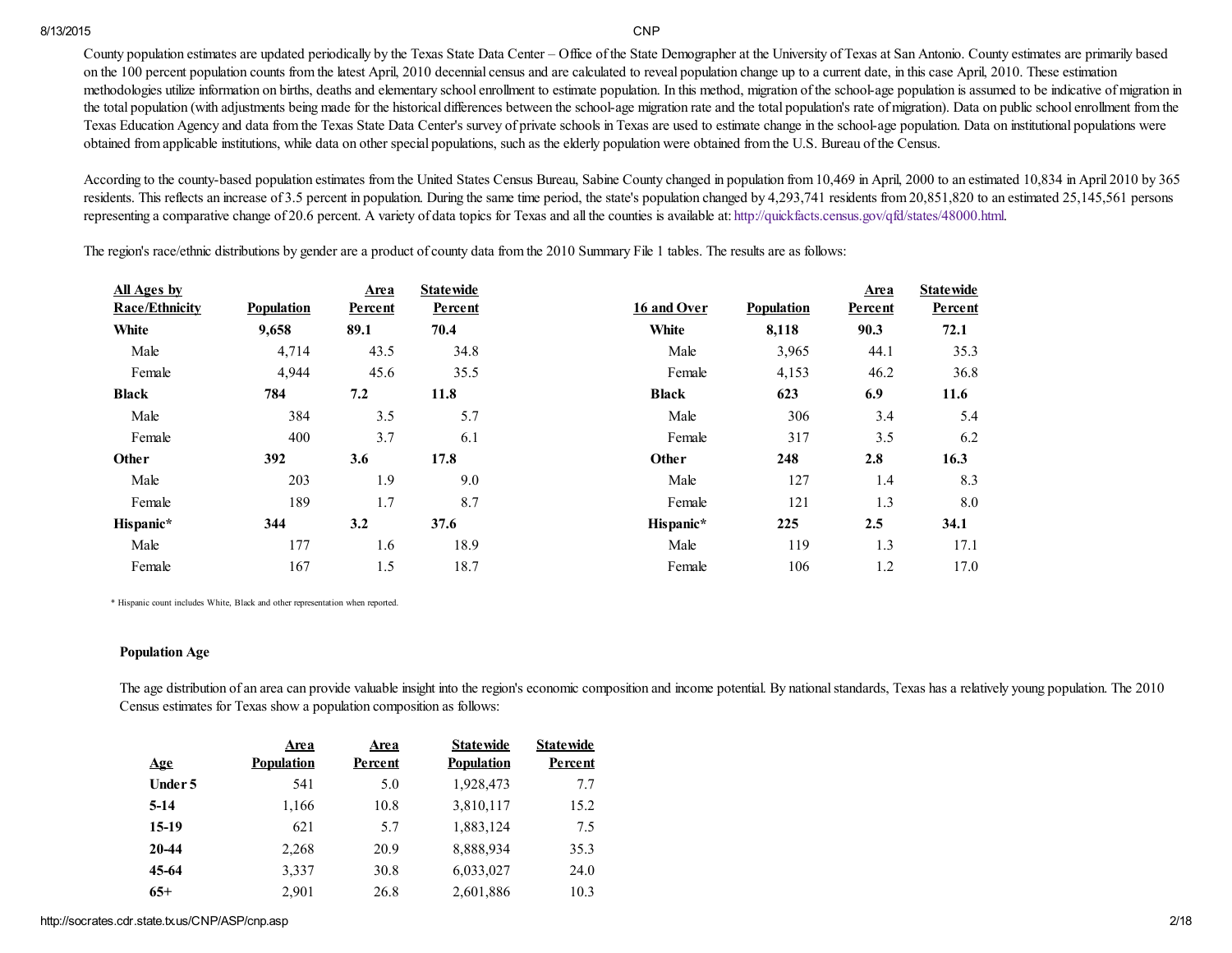While the median age for Texas was 33.60 years in 2010, the Sabine County area had a median age of 50.50 according to the 2010 Census.

### Population Gender

The gender distribution of an area can provide additional insight into the region's overall distribution in the population by male and female. Of the area's population, 5,301 were male which represents 48.9 percent and 5,533 were female which represents 51.1 percent. This compares to the statewide percentage of 49.6 percent for male and 50.4 percent for female.

### Special Age Groups and Gender

Youth and Older Workers: Other age cohorts may be of special interest for Workforce Development Board's summer youth programs and older worker programs. The Sabine County region has 1,059 persons age 14-21 representing 9.8 percent of the population. This compares with 14.7 percent statewide. For the potential older age cohort, 5,234 persons or 48.3 percent are 55 or over in the Sabine County region based on the 2010 Census, Demographic Profiles table. This compares to 30.9 percent statewide.

Ages 25-44: If the population cohort 45 and over is higher than the state average, this suggests a stable, mature population comprised of mainly "empty-nesters," retirees and the aged. When the 25-44 age cohort is higher than the state average, this is a healthy economic situation since this group contains the greatest share of the labor force. Decreases over time in this group, especially when similar changes are not occurring statewide, can be an indication that people are moving out of an area they consider to be a poor labor market. In Sabine County the total number in the age groups of 25 to 44, was 1,830 or 16.9 percent. This compares to a statewide percentage of 28.1 percent based on the 2010 Census, Demographic Profiles table.

Ages 18 and Older: For the population generally considered in the ages to participate in the labor market, based on the 2010 Census, Demographic Profiles table, the total population who were 18 years and over totaled 18,279,737 in Texas which represented 72.7 percent of the total population. In this study area, the total persons in this age group was 8,714 or 80.4 percent of the total population. Within this age group in Texas the number of males in 2010 who were 18 years and over represented 8,962,031 persons or 35.6 percent of the total population while females age 18 years and over represented 9,317,706 or 37.1 percent. In the Sabine County area, males 18 and over represented 4,259 or 39.3 percent in comparison and females totaled to 4,455 or 41.1 percent.

Veteran Status: According to the U.S. Bureau of Census, American Community Survey Veterans data, the area had 8,533 persons in the population age 18 years and older in the year 2010. Of that number, 1,784 or 20.9 percent responded as being a civilian veteran, compared to 9.3 percent statewide. A "civilian veteran" is a person 18 years old or over who has served (even for a short time), but is not now serving, on active duty in the U.S. Army, Navy, Air Force, Marine Corps, or the Coast Guard, or who served in the U.S. Merchant Marine during World War II. People who served in the National Guard or military Reserves are classified as veterans only if they were ever called or ordered to active duty, not counting the 4-6 months for initial training or yearly summer camps.

Disability Status: From the 2010 Census, data on Disability Status were derived when respondents reported long-lasting conditions: (a) blindness, deafness, or a severe vision or hearing impairment, (sensory disability) and (b) a condition that substantially limits one or more basic physical activities such as walking, climbing stairs, reaching, lifting, or carrying (physical disability). Disability status was also derived if the individuals in the working age range of 18 to 64 years had a physical, mental, or emotional condition lasting 6 months or more that made it difficult to perform certain activities such as: (a) learning, remembering, or concentrating (mental disability); (b) dressing, bathing, or getting around inside the home (self-care disability); (c) going outside the home alone to shop or visit a doctor's office (going outside the home disability); and (d) working at a job or business (employment disability).

It was reported in the 2010 Census that the area had an estimated 0 persons residing there between the ages of 5 to 17 years of age with approximately 0 or --- percent with a disability. In Texas, the percent with disabilities in this same age bracket was 5.3 percent. In the working age population group - ages 18 to 64 years, the area had approximately 0 persons, of which 0 were categorized to be in a disability status. This represented --- percent compared to 10.0 percent in the state overall. For those persons in this age group that had a disability, approximately 0 or --- percent were employed. For those who had no disability, an estimated 0 or --- percent were employed. For the retirement age group of 65 years of age and older, 0 persons resided of which 0 were disabled. The percent of this age group with a disabled status was --- percent and this compared to 40.7 percent in Texas overall. Areas reporting 0 are suppressed due to small sample size or no reported data.

Ages 65 and Older: For the population who are considered to be at the age of retirement or older - 65 years and older, the total number of persons in Texas was 2,601,886 or 10.3 percent of the total population in 2010. This region had a total of 2,901 or 26.8 percent in this older age group. In the same age group of 65 years and over, males in Texas represented 1,135,664 or 4.5 percent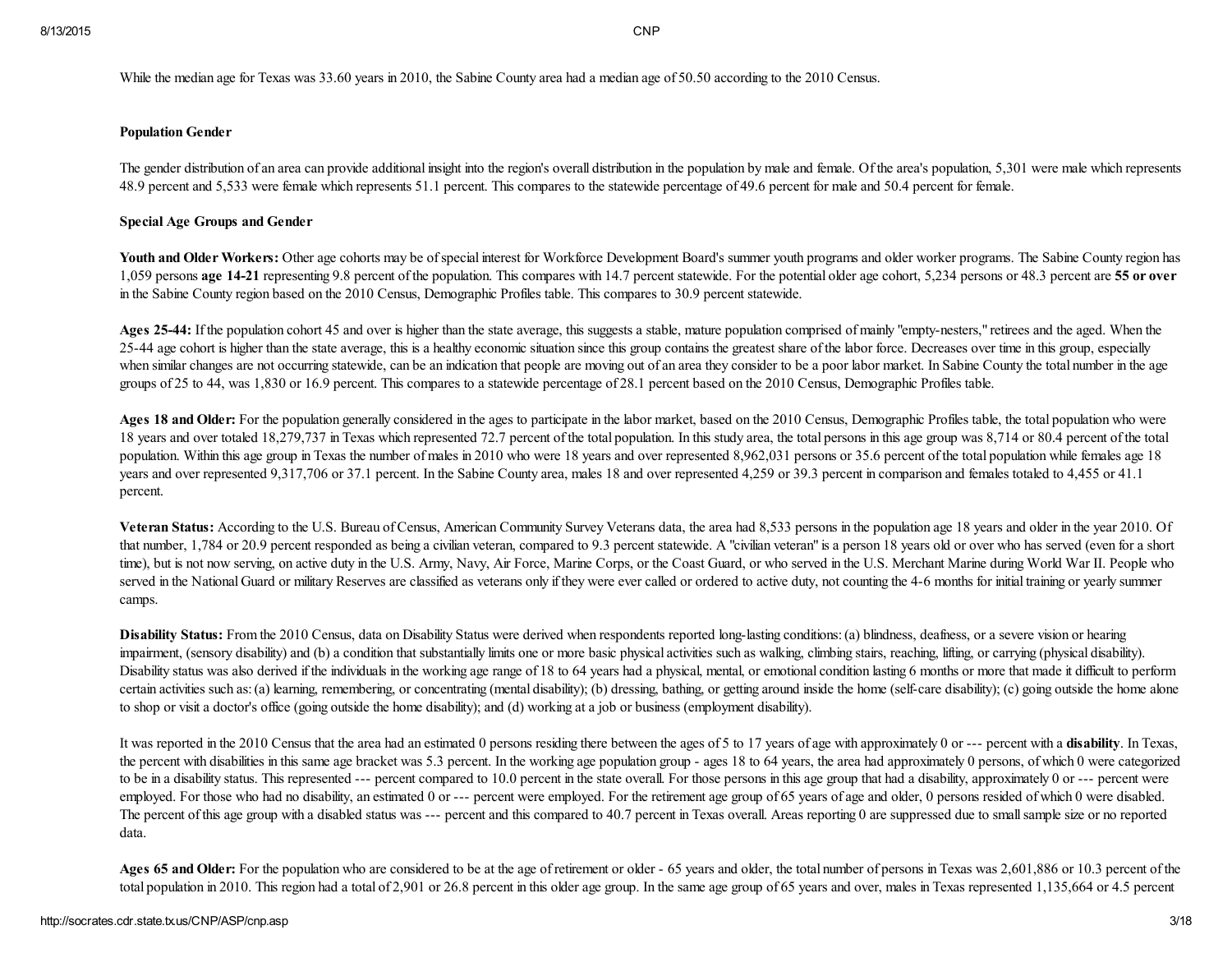of the total population and females totaled to 1,466,222 or 5.8 percent, while in this study area, males totaled to 1,426 or 13.2 percent of all persons in this area and females represented 1,475 or 13.6 percent of all persons. For other general and special population information from the 2010 Census as well as specific populations topics, link to <http://factfinder2.census.gov/faces/nav/jsf/pages/index.xhtml>.

### Population Projections

The Office of the State Demographer for the State of Texas distributes the most widely used population projections for Texas. Projection estimates in these tables and the methodology for migration scenarios have been revised as of 2012 by the Texas State Data Center and Office of the State Demographer - now housed at University of Texas San Antonio. Each projection series includes three scenarios resulting in three alternative sets of population values for the State and each county are presented in these projections. These scenarios assume the same set of mortality and fertility assumptions in each scenario but differ in their assumptions relative to net migration. The net migration assumptions made for four scenarios are derived from 2000-2010 patterns which have been altered relative to expected future population trends. This is done by systematically and uniformly altering the adjusted 1990-2000 net migration rates by age, sex and race/ethnicity. The scenarios so produced are referred to as the zero migration  $(0.0)$  scenario, the one-half 2000-2010  $(0.5)$  scenario, the 2000-2010  $(1.0)$  scenario.

The recommended scenario for most county based projection reporting is the 0.5 scenario. This scenario has been prepared as an approximate average of the zero (0.0) and 2000-2010 (1.0) scenarios. It assumes rates of net migration one-half of those of the 2000s. The reason for including this scenario is that many counties in the State are unlikely to continue to experience the overall levels of relatively extensive growth of the 2000s. A scenario which projects rates of population growth that are approximately an average of the zero and the 20002010 scenarios is one that suggests slower but steadier growth than occurred during 2000-2010 (For a more detailed discussion see [http://txsdc.utsa.edu](http://txsdc.utsa.edu/)).

Using this projection scenario, the following table represents population projections for Sabine County as computed in 2012 by The Office of the State Demographer for the State of Texas:

| Toparation Trojections and Fereent Change Since 2000 |              |         |       |         |       |         |                 |               |       |         |
|------------------------------------------------------|--------------|---------|-------|---------|-------|---------|-----------------|---------------|-------|---------|
| Year                                                 | <b>Total</b> | Pct Chg | Anglo | Pct Chg | Black | Pct Chg | <b>Hispanic</b> | Pct Chg       | Other | Pct Chg |
| 2000                                                 | 10.469       | $---$   | 9,178 | ---     | 1,058 | $---$   | 189             | $\frac{1}{2}$ | 44    | ---     |
| 2005                                                 | 10.572       | 1.0     | 9,233 | 0.6     | 1,081 | 2.2     | 214             | 13.2          | 44    | 0.0     |
| 2010                                                 | 10.834       | 3.5     | 9.484 | 3.3     | 778   | $-26.5$ | 344             | 82.0          | 228   | 418.2   |
| 2015                                                 | 11.009       | 5.2     | 9,592 | 4.5     | 810   | $-23.4$ | 376             | 98.9          | 231   | 425.0   |
| 2020                                                 | 11.217       | 7.1     | 9.728 | 6.0     | 843   | $-20.3$ | 408             | 115.9         | 238   | 440.9   |
| 2025                                                 | 11.341       | 8.3     | 9.777 | 6.5     | 869   | $-17.9$ | 445             | 135.4         | 250   | 468.2   |
| 2030                                                 | 11.249       | 7.5     | 9,639 | 5.0     | 859   | $-18.8$ | 491             | 159.8         | 260   | 490.9   |
| 2035                                                 | 11.030       | 5.4     | 9,395 | 2.4     | 822   | $-22.3$ | 541             | 186.2         | 272   | 518.2   |
| 2040                                                 | 10.808       | 3.2     | 9,161 | $-0.2$  | 789   | $-25.4$ | 583             | 208.5         | 275   | 525.0   |
| 2045                                                 | 10.620       | 1.4     | 8,960 | $-2.4$  | 762   | $-28.0$ | 623             | 229.6         | 275   | 525.0   |
| 2050                                                 | 10.474       | 0.0     | 8,808 | $-4.0$  | 735   | $-30.5$ | 658             | 248.1         | 273   | 520.5   |

Population Projections and Percent Change Since 2000\*

\* Anglo, Black,and Other excludes Hispanic counts.

For comparison purposes, the Texas population projections, using the same scenario methodology, are as follows:

| Population Projections and Percent Change Since 2000* |              |         |            |         |           |         |                 |          |           |         |
|-------------------------------------------------------|--------------|---------|------------|---------|-----------|---------|-----------------|----------|-----------|---------|
| Year                                                  | <b>Total</b> | Pct Chg | Anglo      | Pct Chg | Black     | Pct Chg | <b>Hispanic</b> | Pct Chg  | Other     | Pct Chg |
| 2000                                                  | 20,851,820   | $---$   | 11,074,716 | ---     | 2,421,653 | $---$   | 6,669,666       | $\cdots$ | 685,785   | $---$   |
| 2005                                                  | 22,556,046   | 8.2     | 11,327,873 | 2.3     | 2,588,605 | 6.9     | 7,820,842       | 17.3     | 818,726   | 19.4    |
| 2010                                                  | 25,145,561   | 20.6    | 11.397.345 | 2.9     | 2,886,825 | 19.2    | 9,460,921       | 41.8     | 1,400,470 | 104.2   |
| 2015                                                  | 27,000,199   | 29.5    | 11,599,884 | 4.7     | 3,094,388 | 27.8    | 10,698,906      | 60.4     | 1,607,021 | 134.3   |
| 2020                                                  | 28,921,650   | 38.7    | 11,752,527 | 6.1     | 3,295,218 | 36.1    | 12.047.446      | 80.6     | 1,826,459 | 166.3   |
| 2025                                                  | 30.905.192   | 48.2    | 11.840.265 | 6.9     | 3,484,786 | 43.9    | 13.520.940      | 102.7    | 2,059,201 | 200.3   |
| 2030                                                  | 32,927,245   | 57.9    | 11,850,199 | 7.0     | 3,658,975 | 51.1    | 15,106,347      | 126.5    | 2,311,724 | 237.1   |
| 2035                                                  | 34,962,746   | 67.7    | 11,788,395 | 6.4     | 3,814,605 | 57.5    | 16,772,258      | 151.5    | 2,587,488 | 277.3   |
| 2040                                                  | 37,022,513   | 77.6    | 11,676,168 | 5.4     | 3,951,928 | 63.2    | 18,511,750      | 177.6    | 2,882,667 | 320.3   |
| 2045                                                  | 39,125,589   | 87.6    | 11,530,632 | 4.1     | 4,072,933 | 68.2    | 20,337,984      | 204.9    | 3,184,040 | 364.3   |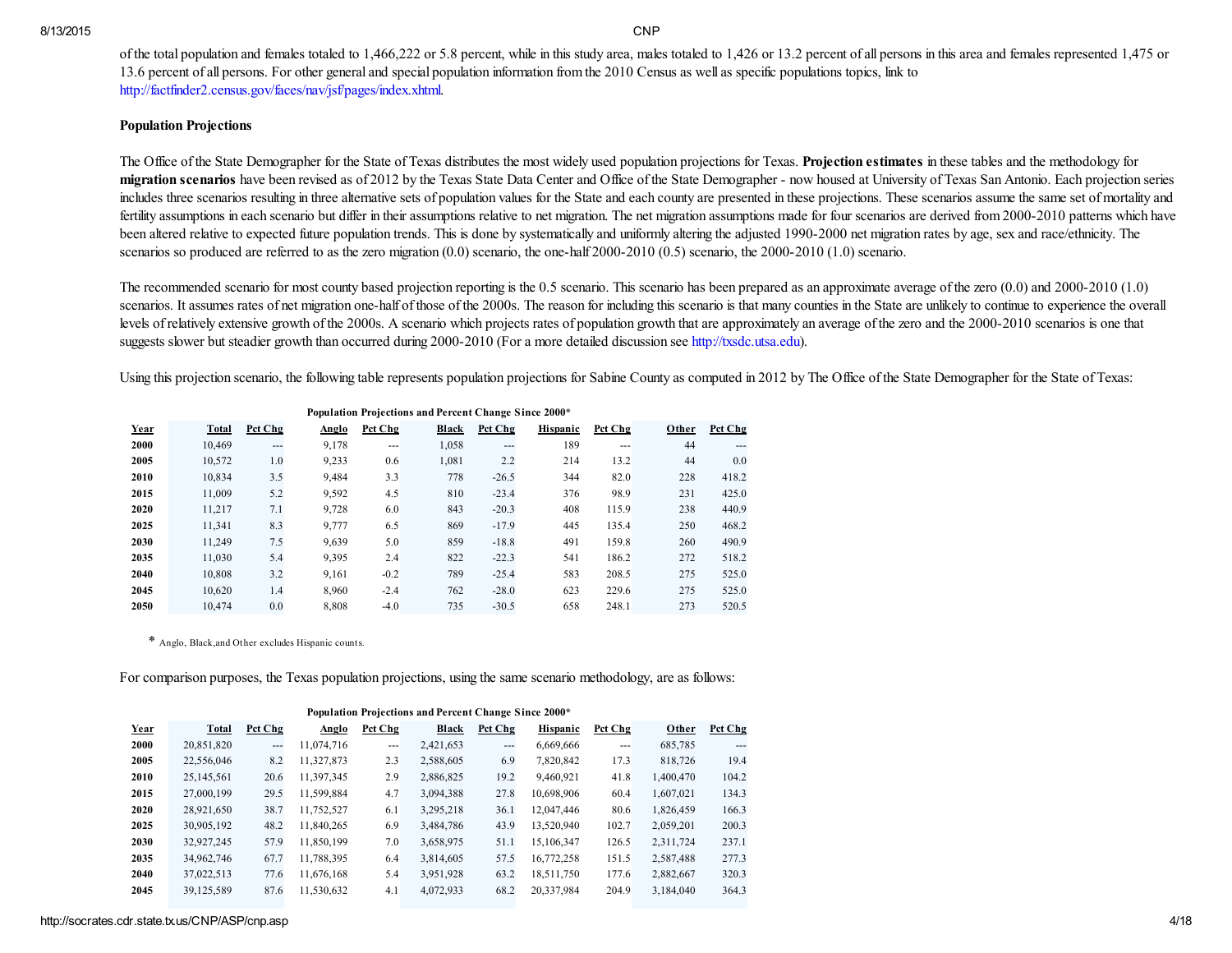2050 41,311,221 98.1 11,376,567 2.7 4,182,147 72.7 22,270,859 233.9 3,481,648 407.7

\* Anglo, Black,and Other excludes Hispanic counts.

#### County to County Migration

Out-Migration: Using Internal Revenue Service (IRS) information regarding changes in residences between two filing years 2010 and 2011, statistics regarding moving in and out of counties can reveal patterns of migration as well as patterns of out-of-state and foreign migration to and from selected counties. During this time Sabine County reported 3,571 total tax returns were matched to tabulate outflow migration. Of these returns approximately 7.3 percent showed a change in residences by moving out from their originating county in 2010 to another county in 2011. Of these who moved out of their original county, 73.2 percent moved to another county within Texas, while 26.8 percent moved to a different state but within the U.S. Those who moved from their originating county in the year 2010 to a foreign country in 2011 was approximately 0.0 percent.

The IRS county migration data reports income by the number of returns and the number of exemptions. The number of returns - as a unit of analysis - may be used as a proxy for household income and the number of exemptions may be used as a proxy for the number of individuals in a family. Using the number of returns for household income, the Sabine County area overall has an average household earnings of \$45,267. Of those households which remained in the same area, an average reported non-migrating household income of \$45,843 during the period 2010 to 2011. Total income earned by 261 households leaving the region was \$9,909,000 which represents an average income of \$37,966.

The top 5 counties showing the most households and their average income leaving Sabine County to other counties during 2010 to 2011 were:

| <b>County and State</b> | <b>Households</b><br><b>Moving Out</b> | <b>Average Income</b><br><b>Moving Out</b> |
|-------------------------|----------------------------------------|--------------------------------------------|
| Jasper County           | 33                                     | \$34,242                                   |
| Angelina County         | 17                                     | \$47,882                                   |
| Harris County           | 15                                     | \$25,467                                   |
| San Augustine County    | 14                                     | \$35,429                                   |
| Jefferson County        | 13                                     | \$27,154                                   |

In-Migration: During the period 2010 to 2011, there were approximately 3,557 total tax returns matched to calculate inflow migration. Of these returns approximately 6.9 percent showed a change in residences by moving in from their originating county in 2009 to a county in the study area in 2010. Of these who moved into the study area from another county, 71.3 percent moved from other counties in Texas, while 28.7 percent moved from a county in a different state but within the U.S. Those who moved into the study area during the 2010-2011 period from a foreign country was approximately 0.0 percent.

Using the number of returns as a proxy for household income, the Sabine County area overall has an average household earnings of \$45,892. Those households which remained in the same area had an average reported non-migrating household income of \$45,843 during the period 2010 to 2011. Total income earned by 247 households entering the region was \$11,498,000 which represents an average income of \$46,551.

The top 5 counties showing the most households and their average income migrating into Sabine County from other counties during 2010 to 2011 were:

| <b>County and State</b> | <b>Households</b><br><b>Moving In</b> | <b>Average Income</b><br><b>Moving In</b> |
|-------------------------|---------------------------------------|-------------------------------------------|
| Jasper County           | 21                                    | \$42,857                                  |
| Jefferson County        | 19                                    | \$38,684                                  |
| Harris County           | 19                                    | \$61,368                                  |
| Angelina County         | 16                                    | \$38,438                                  |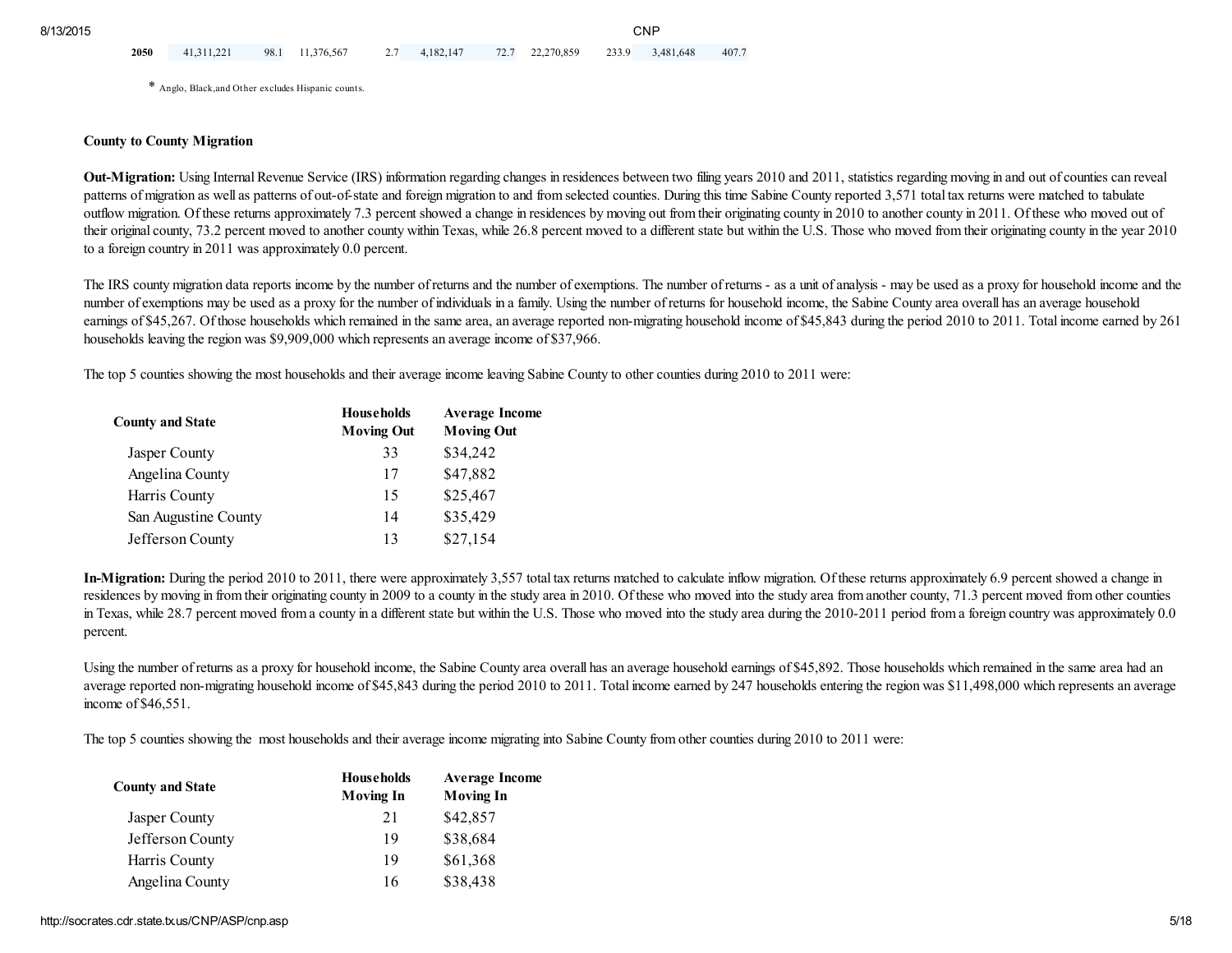Orange County 14 \$43,643

Change in Aggregated Earnings: Gains and loses of residential earnings and buying power due to migration can be reflected in observed differences in aggregate dollars entering and leaving an area. County to county migration information from the IRS shows a net change for the Sabine County region of \$1,589,000. A positive value represents an increase in earnings for an area and a negative value represents a loss of income during the 2010 - 2011 period.

Vital Statistics: According to the Texas Department of State Health Services for vital statistics for the year 2004, the Sabine County area had a total of 117 live births which represents a live birth rate of 11.1 births for every 1,000 persons in the study area compared to a statewide rate of 17.0 births per 1,000 persons in the population. The area had a total of 156 deaths representing a rate of 14.8 for every 1,000 persons compared to a statewide rate of 6.8.

## Employment

Civilian Labor Force (CLF): The most recent civilian labor force estimates from TWC for Texas statewide in September 2014 is 13,044,241 which is an increase in the labor force of 162,375 persons since September 2013. This represents a 1.3 percent change in Texas during this time period. These estimates are not seasonally adjusted. Sabine County had a civilian labor force of 3,465 for September 2014 which was a change of 12 in CLF since September 2013. This change represented an increase of 0.3 percent for the study area. For another glimpse into TWC/LMI's Texas and County information, link to: [http://www.tracer2.com/cgi/dataanalysis/AreaSelection.asp?tableName=Labforce.](http://www.tracer2.com/cgi/dataanalysis/AreaSelection.asp?tableName=Labforce)

Economic Diversification: Relative to the Texas economy, the LMCI economic diversification index measures the degree to which a county economy is diversified. Significant concentrations of employment in only one or two industrialsectors makes an area less diversified and more susceptible to widespread economic decline should a key sector suffer a significant loss. While economic diversification or a balanced distribution of employment across all major industry sectors, is generally desirable, in some cases, especially where a region is exploiting a comparative advantage (such as access to raw materials, access to transportation routes, etc.) a statistically diverse economy does not necessarily correlate with higher growth. Of the three levels of diversification ranging from below average, average and above average, Sabine County had an economic base which is of above average diversity.

Employment By Major Industry Sector: The most recent employment data from TWC by major industrial sector for Sabine County compared to Texas are shown below in a table for two years. The Department of Labor calls these major categories "Super Sectors". One advantage in reviewing employment changes at broad industrial levels is that it allows for a unique snapshot of major differences in the total employment for a selected study area when compared to any larger statewide trend. When employment changes at a higher rate than the state, there may be comparative advantages in the local economy which are driving these changes. Conversely, when change is at a lower rate, then the Super Sector is showing less change in comparison to the state and may consequently have a smaller comparative change impact.

| <b>Sabine County</b>              | <b>AREA</b><br><b>EMPLOYMENT</b> |           |        |         | <b>STATEWIDE</b><br><b>EMPLOYMENT</b> |           |                 |                 | <b>US</b><br><b>EMPLOYMENT</b> |                         |           |         |
|-----------------------------------|----------------------------------|-----------|--------|---------|---------------------------------------|-----------|-----------------|-----------------|--------------------------------|-------------------------|-----------|---------|
| Industry                          | 2013                             | 2014      | Emp    | Pct     | 2013                                  | 2014      | Emp             | Pct             | 2013                           | 2014                    | Emp       | Pct     |
| Sector                            | <u>1st Otr</u>                   | 1st Otr   | $C$ hg | Chg     | 1st Otr                               | 1st Otr   | C <sub>hg</sub> | C <sub>hg</sub> | 1st Otr                        | 1st Otr                 | $C$ hg    | Chg     |
| Total, All Industries             | 2,108                            | 2,162     | 54     | 2.56    | 10,845,323                            | 1,141,603 | 296,280         | 2.73            |                                | 131,517,074 133,753,215 | 2,236,141 | 1.70    |
| Natural Resources & Mining        | NA                               | NA        | NA     | NA      | 337,145                               | 350,403   | 13,258          | 3.93            | 1,855,330                      | 1,894,038               | 38,708    | 2.09    |
| Construction                      | NA                               | <b>NA</b> | NA     | NA      | 626,857                               | 654,767   | 27,910          | 4.45            | 5,571,067                      | 5,814,311               | 243,244   | 4.37    |
| M anufacturing                    | NA                               | NA        | NA     | NA      | 872,173                               | 877,912   | 5,739           | 0.66            | 11,927,768                     | 12,049,075              | 121,307   | 1.02    |
| Trade, Transport. & Utilities     | 329                              | 352       | 23     | 6.99    | 2,276,695                             | 2,340,218 | 63,523          | 2.79            | 26,328,141                     | 26,804,001              | 475,860   | 1.81    |
| Information                       | NA                               | NA        | NA     | NA      | 204,861                               | 208,239   | 3,378           | 1.65            | 2,817,221                      | 2,847,807               | 30,586    | 1.09    |
| <b>Financial Activities Group</b> | NA                               | NA        | NA     | NA      | 665,366                               | 680,338   | 14.972          | 2.25            | 7.592.075                      | 7,652,586               | 60,511    | 0.80    |
| Prof., Business & Other Svcs      | NA                               | NA        | NA     | NA      | 1,438,895                             | 1,511,156 | 72,261          | 5.02            | 18,176,217                     | 18,696,877              | 520,660   | 2.86    |
| Education & Health Svcs.          | 826                              | 822       | $-4$   | $-0.48$ | 2,558,275                             | 2.605.099 | 46,824          | 1.83            | 31,859,028                     | 32,147,051              | 288,023   | 0.90    |
| Leisure & Hospitality Group       | NA                               | NA        | NA     | NA      | 1.118.430                             | .162.449  | 44.019          | 3.94            | 13.916.621                     | 14,346,560              | 429.939   | 3.09    |
| Other Services                    | NA                               | NA        | NA     | NA      | 302,785                               | 309,211   | 6,426           | 2.12            | 4,108,134                      | 4,177,661               | 69,527    | 1.69    |
| Public Administration             | 131                              | 139       | 8      | 6.11    | 439,011                               | 437,267   | $-1,744$        | $-0.40$         | 7,157,368                      | 7,110,694               | $-46,674$ | $-0.65$ |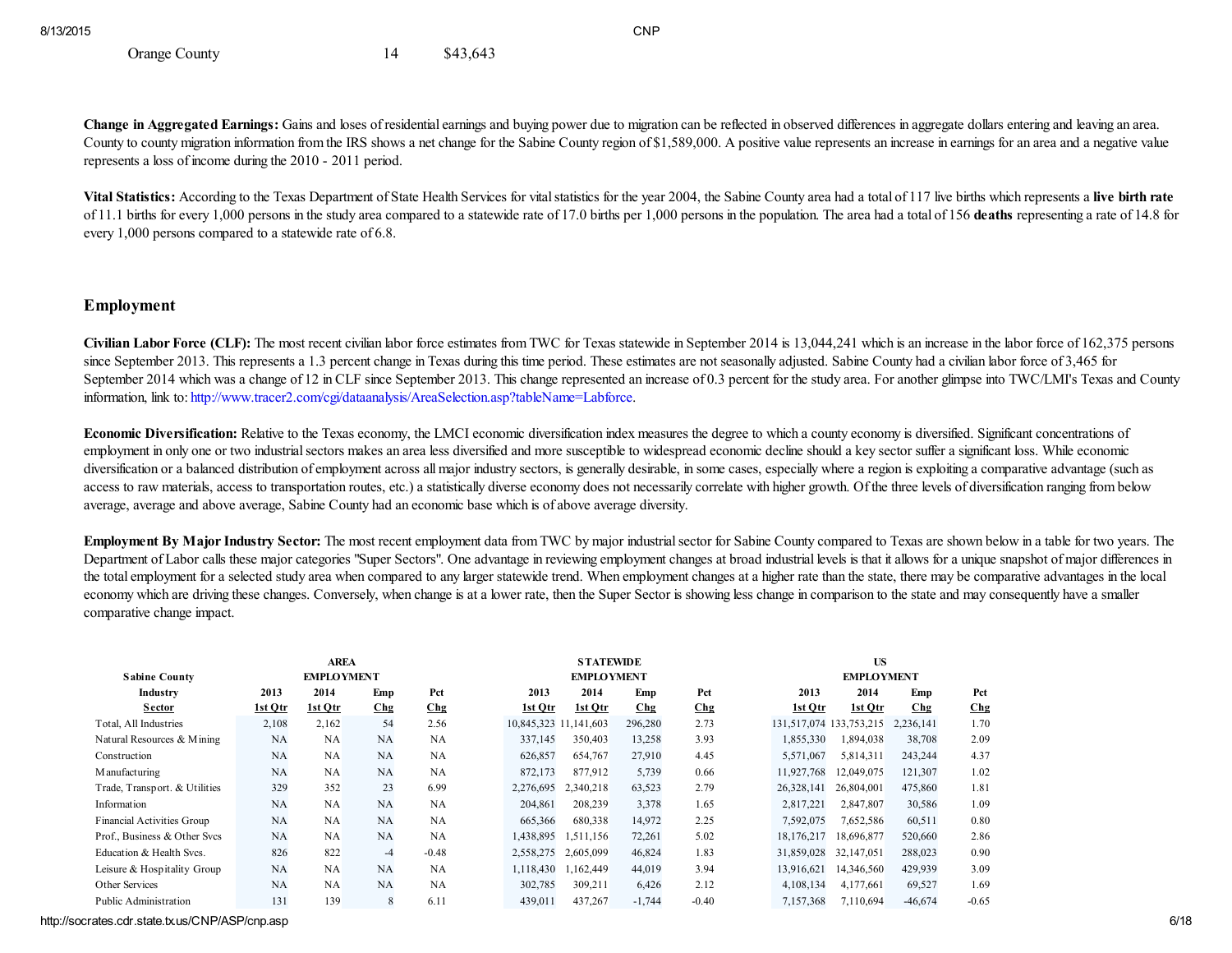Compared to Texas, the table above shows employment sectors in Sabine County changed at a higher rate for *Trade*, *Transport*. & Utilities and Public Administration between 1st quarter 2013 and 1st quarter 2014. During that same time period, area employment for *Education & Health Svcs*, changed at a lower rate when compared to Texas.

Quarterly Workforce Indicators: The Quarterly Workforce Indicators (QWI) are derived from state administrative records and basic demographic information from the Census Bureau through a program called Local Employment Dynamics. Employment totals from the QWI are not exactly comparable with those from other sources. Generally, coverage and definitions differ between the QWI and data about establishments from administrative records (e.g., the Quarterly Census of Employment and Wages or QCEW), and about workers from surveys (e.g., the decennial census, the American Community Survey, and the Current Population Survey or CPS.) More specifically, the QWI capture the complexity of workforce dynamics. Because the LED data from which the QWI are derived include all the jobs a worker holds in each quarter, multiple definitions of employment are possible (just as there are multiple definitions of unemployment). The definitions include:(1) All jobs held in a quarter, regardless of length of time the job is held (2) Jobs held at the beginning of a quarter (3) Jobs held at the end of a quarter and (4) Jobs held for a full quarter (the most stable measure of employment). For more information go to [www.texasindustryprofiles.com/apps/led/QWI.asp](http://www.texasindustryprofiles.com/apps/led/QWI.asp).

| <b>OWI Ouick Facts</b>     | <b>Sabine County</b><br>2nd Otr 2012 | 3rd Otr 2012 | 4th Otr 2012 | 1st Otr 2013 | 2nd Otr 2013 |
|----------------------------|--------------------------------------|--------------|--------------|--------------|--------------|
| <b>Total Employment</b>    | 1,924                                | 2,014        | 1.657        | 1,757        | .784         |
| <b>Net Job Flow</b>        | 81                                   | -8           | 20           | 48           | $-28$        |
| <b>Job Creation</b>        | 166                                  | 96           | 86           | 107          | 77           |
| <b>New Hires</b>           | 437                                  | 409          | 260          | 368          | 325          |
| <b>Separations</b>         | 421                                  | 475          | 271          | 362          | 378          |
| <b>Avg Monthly Earning</b> | \$2,830.00                           | \$2,831.00   | \$2,844.00   | \$2,834.00   | \$2,696.00   |
| Avg New Hire Earning       | \$1,811.00                           | \$1,578.00   | \$1,570.00   | \$2,028.00   | \$1,645.00   |

| <b>OWI Ouick Facts</b> | Texas<br>2nd Otr 2012 | 3rd Otr 2012 | 4th Otr 2012 | 1st Otr 2013 | 2nd Otr 2013 |
|------------------------|-----------------------|--------------|--------------|--------------|--------------|
| Total Employment       | 10,498,414            | 10,506,657   | 10,573,440   | 10,818,207   | 10,831,279   |
| <b>Net Job Flow</b>    | 81,089                | 14,813       | 98,785       | 77,318       | 12,985       |
| <b>Job Creation</b>    | 557,802               | 434,995      | 479,012      | 520,792      | 466,624      |
| <b>New Hires</b>       | 1,845,680             | 1,829,639    | 1,607,960    | 1,882,310    | 1,993,202    |
| <b>Separations</b>     | 1,974,200             | 1,983,937    | 1,692,017    | 2,018,394    | 2,158,042    |
| Avg Monthly Earning    | \$4,191,00            | \$4,228,00   | \$4,610.00   | \$4,305.00   | \$4,348.00   |
| Avg New Hire Earning   | \$2,925.00            | \$2,768.00   | \$2,666.00   | \$2,914.00   | \$2,816.00   |

New Hires: New hires represent workers at a business who were not working at that same business in the previous quarter. These data answer the question of which industries are doing the most hiring. It does not say anything about job quality, simply hiring activity. New hires as a percent of total employment points to the employment volatility of an industry. Although a high percentage of new hires could indicate rapid hiring activity typically higher numbers represent more volatile, high turnover industries.

|                                                       | New Hires as a             |                  |
|-------------------------------------------------------|----------------------------|------------------|
| Top 10 Industries Hiring 2 <sup>nd</sup> Quarter 2013 | <b>Percentage of Total</b> | <b>New Hires</b> |
|                                                       | <b>Employment</b>          |                  |
| 44-45 Retail Trade                                    | 20%                        | 64               |
| 62 Health Care and Social Assistance                  | $12\%$                     | 63               |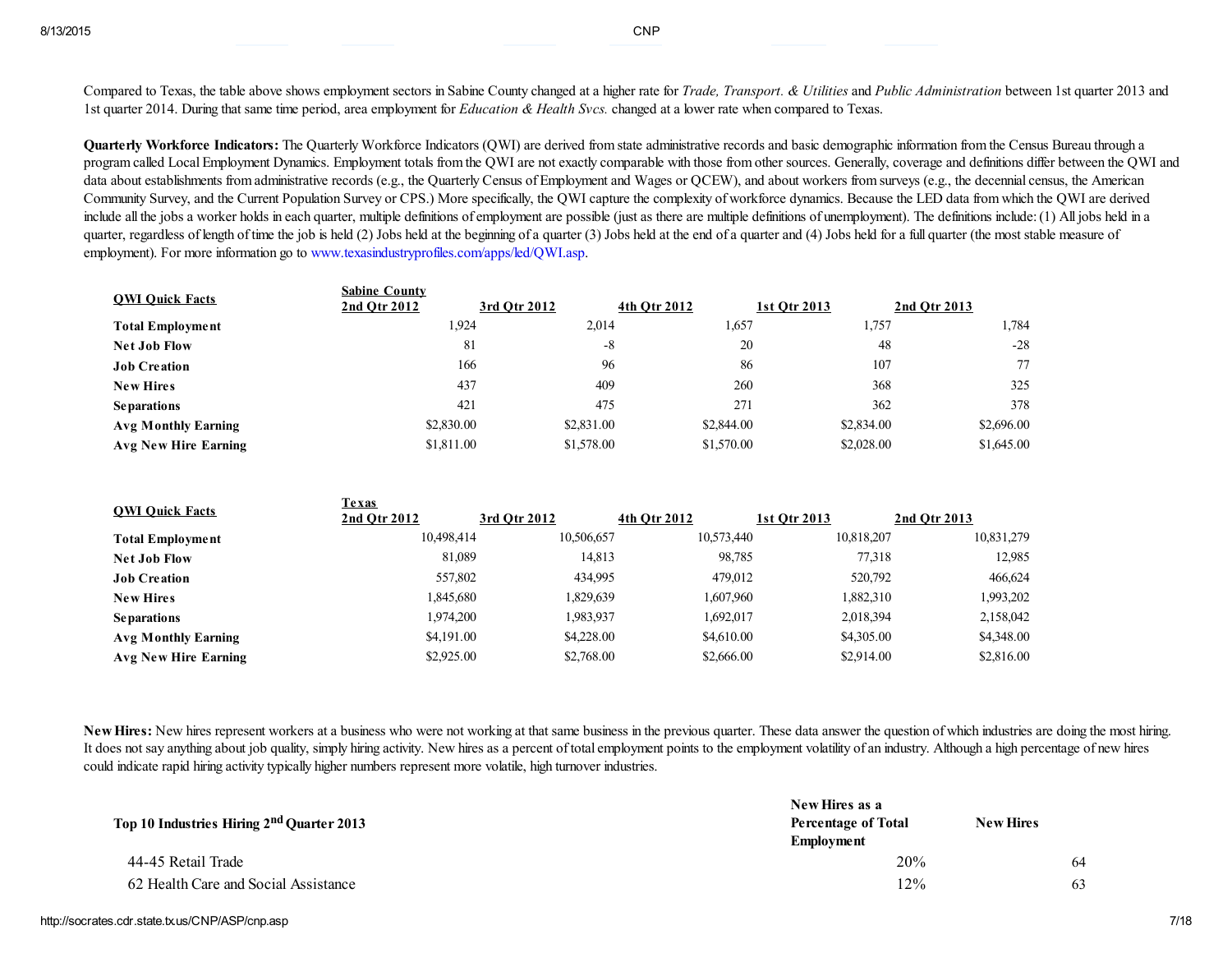| 8/13/2015 | CNP |
|-----------|-----|
|-----------|-----|

| 23 Construction                                  | 35%   | 58 |
|--------------------------------------------------|-------|----|
| 72 Accommodation and Food Services               | 43%   | 41 |
| 21 Mining, Quarrying, and Oil and Gas Extraction | 19%   | 17 |
| 31-33 Manufacturing                              | 6%    | 16 |
| 11 Agriculture, Forestry, Fishing and Hunting    | 14%   | 7  |
| 92 Public Administration                         | $5\%$ |    |
| 81 Other Services (except Public Administration) | 11%   |    |
| 42 Wholesale Trade                               | 29%   |    |
|                                                  |       |    |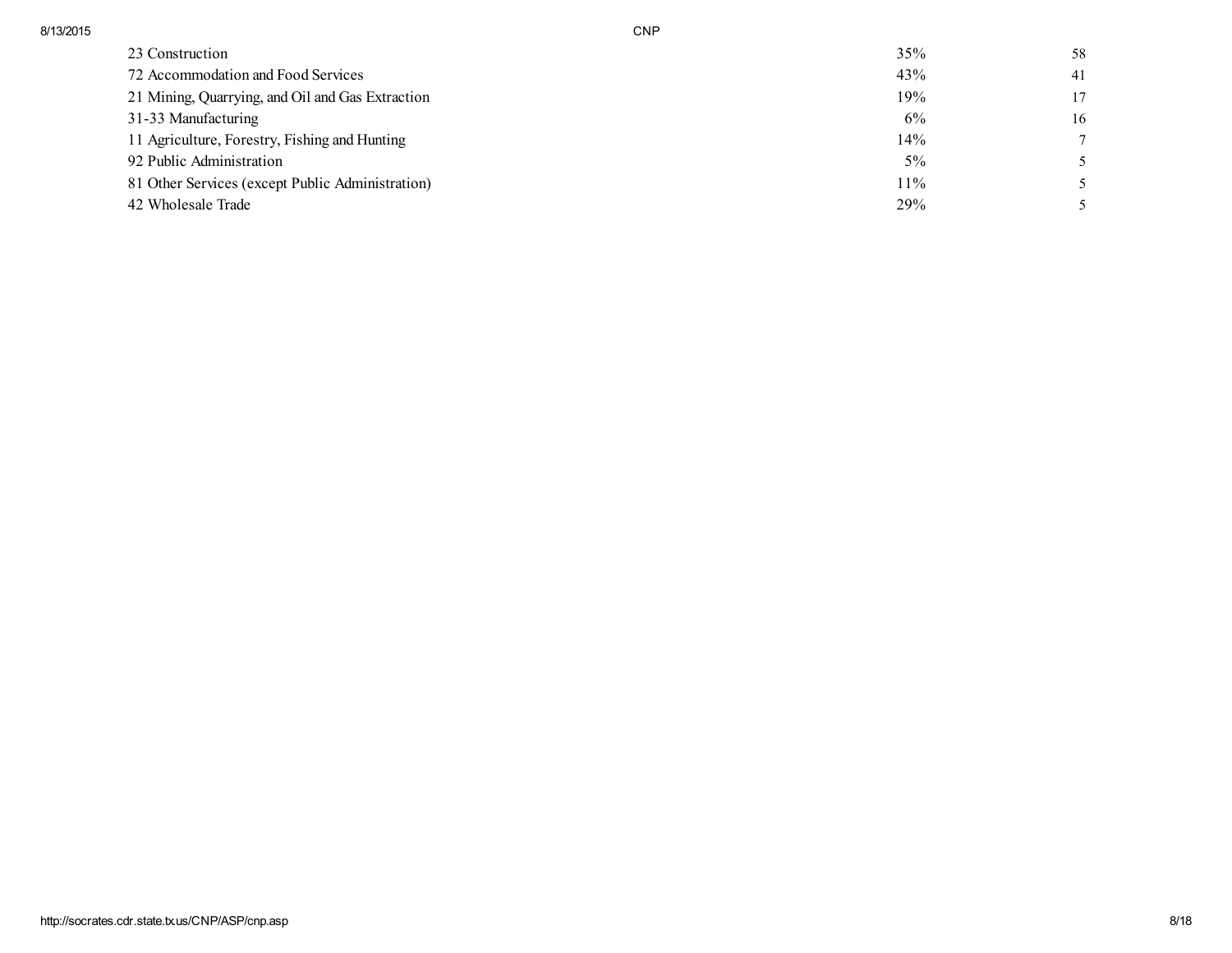| <b>Stab</b><br>the fc<br>hires |                                                                   |                                                  | New Hires by Industry 2nd Quarter 2013 |    |                |                                            |                       |
|--------------------------------|-------------------------------------------------------------------|--------------------------------------------------|----------------------------------------|----|----------------|--------------------------------------------|-----------------------|
|                                |                                                                   | 44-45 Retail Trade                               |                                        |    |                |                                            |                       |
|                                |                                                                   | 62 Health Care and Social Assistance             |                                        |    |                |                                            |                       |
|                                |                                                                   | 23 Construction                                  |                                        |    |                |                                            |                       |
|                                |                                                                   | 72 Accommodation and Food Services               |                                        |    |                |                                            |                       |
|                                | Industry                                                          | 21 Mining, Quarrying, and Oil and Gas Extraction |                                        |    |                |                                            |                       |
|                                |                                                                   | 31-33 Manufacturing                              |                                        |    |                |                                            |                       |
| Aveı                           |                                                                   | 11 Agriculture, Forestry, Fishing and Hunting    |                                        |    |                |                                            |                       |
| have<br>learn                  |                                                                   | 92 Public Administration                         |                                        |    |                |                                            |                       |
|                                |                                                                   | 81 Other Services (except Public Administration) |                                        |    |                |                                            |                       |
|                                |                                                                   | 42 Wholesale Trade                               |                                        |    |                |                                            |                       |
|                                |                                                                   |                                                  | $\mathbf 0$                            | 20 | 40             | 60                                         |                       |
|                                |                                                                   |                                                  |                                        |    | New Hires      |                                            |                       |
|                                | 71 Arts, Entertainment, and Recreation<br>61 Educational Services |                                                  |                                        |    | $0\%$<br>$0\%$ | $\sqrt{5}0$<br>$\boldsymbol{\mathsf{S}}$ 0 | $\sqrt{3}0$<br>$\$$ 0 |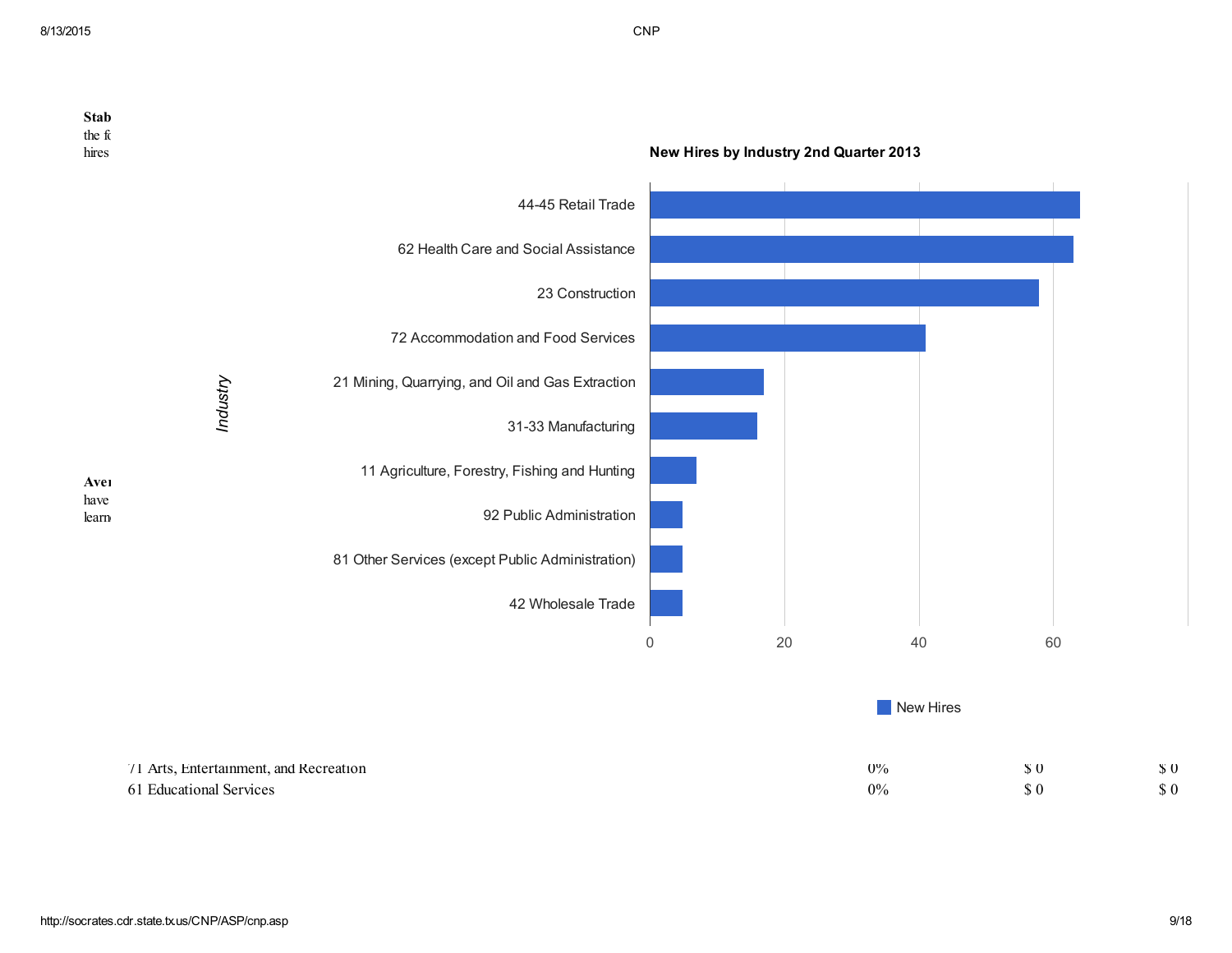

## Average Monthly Earnings for New Hires 2nd Quarter 2013

 $\mathbf{m}$ onegi $\mathbf{r}$ 

# **Example 20** Average Monthly New Hires Earnings **Containst Average Monthly New Hires Earnings**

| Top 10 Industries With Highest Monthly Earnings for New Hires 2 <sup>nd</sup> Quarter 2013 | $\overline{a}$<br>$\overline{a}$<br>for New Hires<br><b>Average Earnings</b> |         |
|--------------------------------------------------------------------------------------------|------------------------------------------------------------------------------|---------|
| 21 Mining, Quarrying, and Oil and Gas Extraction                                           | \$2,371                                                                      | \$3,857 |
| 31-33 Manufacturing                                                                        | \$2,272                                                                      | \$3,562 |
| 92 Public Administration                                                                   | \$2,217                                                                      | \$2,552 |
| 23 Construction                                                                            | \$2,022                                                                      | \$3,034 |
| 44-45 Retail Trade                                                                         | \$1,528                                                                      | \$2,223 |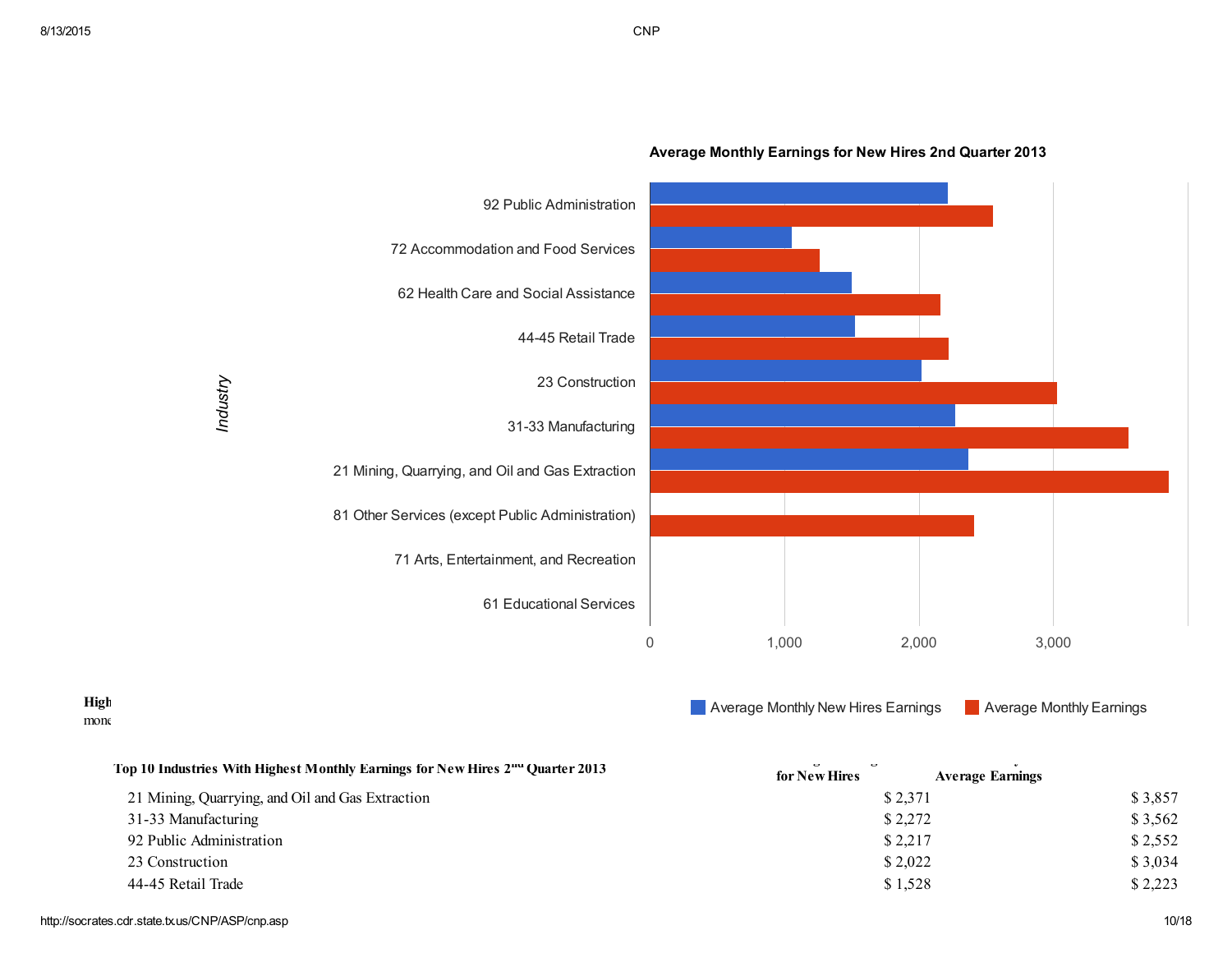| 62 Health Care and Social Assistance             | \$1,502                     | \$2,161       |
|--------------------------------------------------|-----------------------------|---------------|
| 72 Accommodation and Food Services               | \$1,055                     | \$1,263       |
| 81 Other Services (except Public Administration) | $\boldsymbol{\mathsf{S}}$ 0 | \$2,412       |
| 71 Arts, Entertainment, and Recreation           | $\boldsymbol{\mathsf{S}}$ 0 | $\sin^2$      |
| 61 Educational Services                          | $\Omega$                    | $\sin \alpha$ |
|                                                  |                             |               |



## Average Earnings for New Hires 2nd Quarter 2013

**Monthly Earnings**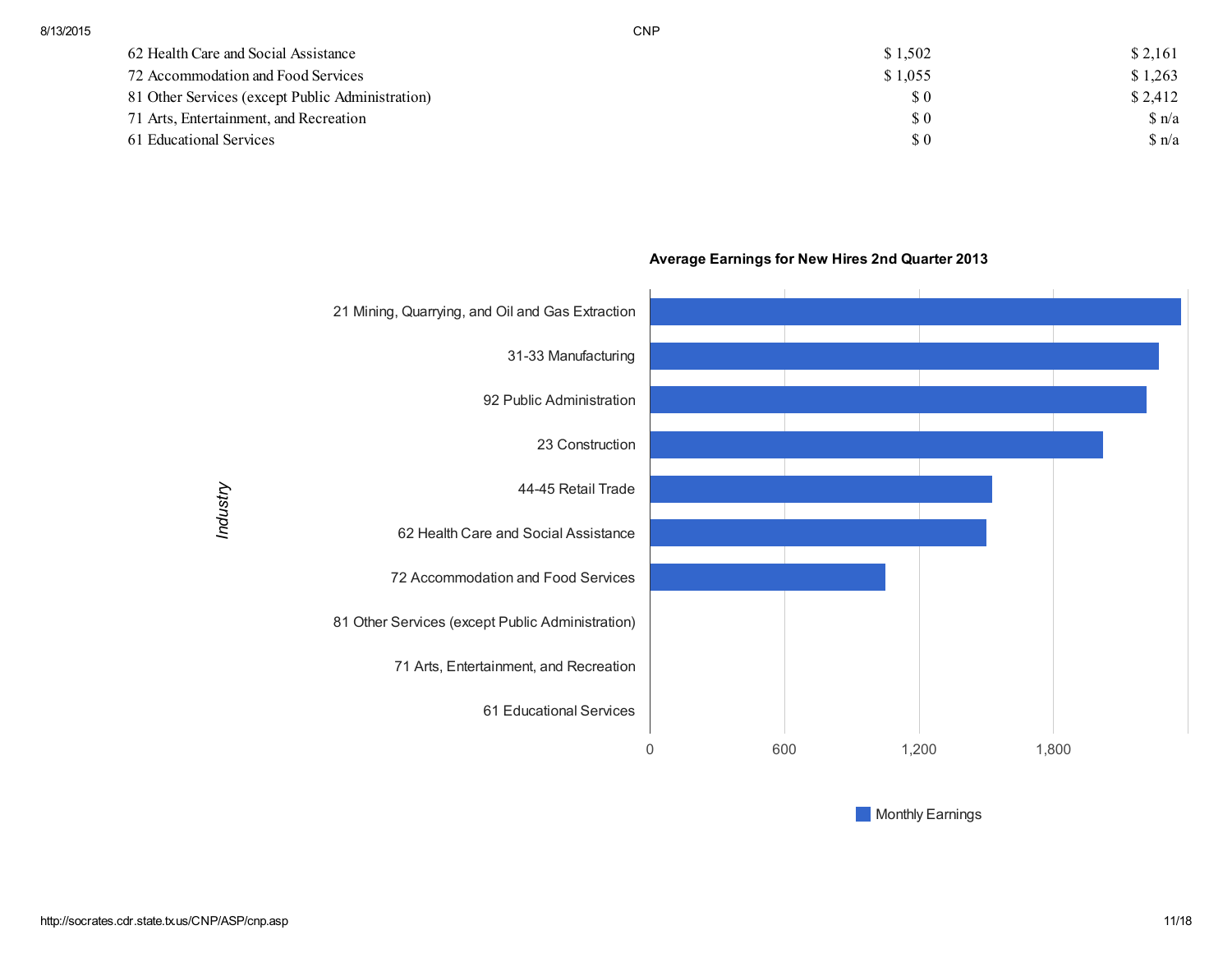Help Wanted Online (HWOL): Another way to view the vibrancy of the Sabine County labor market is through available online job postings. The Conference Board publishes a data series referred to as Help Wanted Online (HWOL) in which spidering technology is used to scour the internet and download job postings from individual company job and aggregator job boards such as Monster, Career Builder and Craigslist. Below are the occupation fields in which the largest number of online postings were found in the 2nd quarter 2014.

| <b>Top 5 Occupations With Most</b><br><b>Help Wanted Advertisements</b><br>2 <sup>nd</sup> Quarter 2014 | <b>Total Job</b><br><b>Postings</b><br>for the Area |   | <b>Top 5 Occupations With Most</b><br><b>Help Wanted Advertisements Statewide</b><br>2 <sup>nd</sup> Quarter 2014 | <b>Total Job</b><br><b>Postings</b><br><b>Statewide</b> |        |
|---------------------------------------------------------------------------------------------------------|-----------------------------------------------------|---|-------------------------------------------------------------------------------------------------------------------|---------------------------------------------------------|--------|
| Material Recording, Scheduling, Dispatching, and Distributing<br>Workers                                |                                                     |   | <b>Computer Specialists</b>                                                                                       |                                                         | 61,636 |
| Health Diagnosing and Treating Practitioners                                                            |                                                     | 3 | Motor Vehicle Operators                                                                                           |                                                         | 39,864 |
| <b>Operations Specialties Managers</b>                                                                  |                                                     |   | Health Diagnosing and Treating Practitioners                                                                      |                                                         | 38,406 |
| Woodworkers                                                                                             |                                                     |   | Information and Record Clerks                                                                                     |                                                         | 22,411 |
| Top Executives                                                                                          |                                                     |   | Other Management Occupations                                                                                      |                                                         | 20,494 |

Occupations: The best source of occupational information at the county level is from the 2010 Bureau of Census/American Community Survey (ACS). The total number of persons 16 years of age or older who were employed in Sabine County during the 2010 Census estimates 3,245. The following presents a table of those employed by occupational categories for this region compared to statewide percentages:

|                                     |       | Area    | <b>State wide</b> |
|-------------------------------------|-------|---------|-------------------|
| <b>Occupational Categories</b>      | Count | Percent | Percent           |
| <b>Mgmt., Professional Occs.</b>    | 842   | 25.9    | 33.7              |
| <b>Service Occupations</b>          | 649   | 20.0    | 16.9              |
| <b>Sales and Office Occupations</b> | 578   | 17.8    | 25.7              |
| <b>Constr., Extraction Occs.</b>    | 600   | 18.5    | 11.6              |
| Production, Transport. Occs.        | 576   | 178     | 12.1              |

Class of Worker: Another way to view the types of workers in an area's labor force is by class of worker. According to the 2010 Bureau of Census/American Community Survey (ACS) estimates, the area had 2,123 employees who were private wage and salary workers representing 65.4 percent of all workers. The region had another 901 persons who were government workers or 27.8 percent, 221 who were self employed workers or 6.8 percent and 0 who were unpaid family workers representing 0.0 percent. This compares to the Texas statewide distribution of 77.9 percent for private wage and salary workers, 14.7 percent for government workers, 7.2 percent for self employed, and 0.2 percent for unpaid family workers.

Unemployment: According to TWC unemployment figures for September 2014 Sabine County had an unemployment estimate of 357 persons which represents a rate of 10.3 compared to a Texas statewide unemployment rate of 5.0 for the same month. For the study area these estimates represent a decrease from September 2013 unemployment rate of 13.0 percent. The Texas statewide unemployment rate was 6.2 for September 2013. For the latest unemployment rates, see TWC's LMI website - Unemployment Rates (LAUS): <http://www.tracer2.com/cgi/dataanalysis/AreaSelection.asp?tableName=Labforce> and for a description of methodology link to: <http://www.tracer2.com/article.asp?ARTICLEID=148>.

Reporting Establishments: The TWC indicates 196 business reporting units operating in Sabine County in the first quarter of 2014 with an average of 11.03 workers per unit. Average firm size makes a difference for job hunting and job development strategy because larger firms tend to have better defined ports of entry and in-house training capabilities. Although definitions vary greatly, small business can be defined as less than 50 workers and medium sized is 250 or less. The Texas average is 18.07 workers per unit. Regions with higher than average number of workers per unit tend to be dominated economically by a few very large employers.

Commuting to Work: According to the 2010 Bureau of Census/American Community Survey (ACS) the number of workers 16 and over commuting to work, has a number of implications for transportation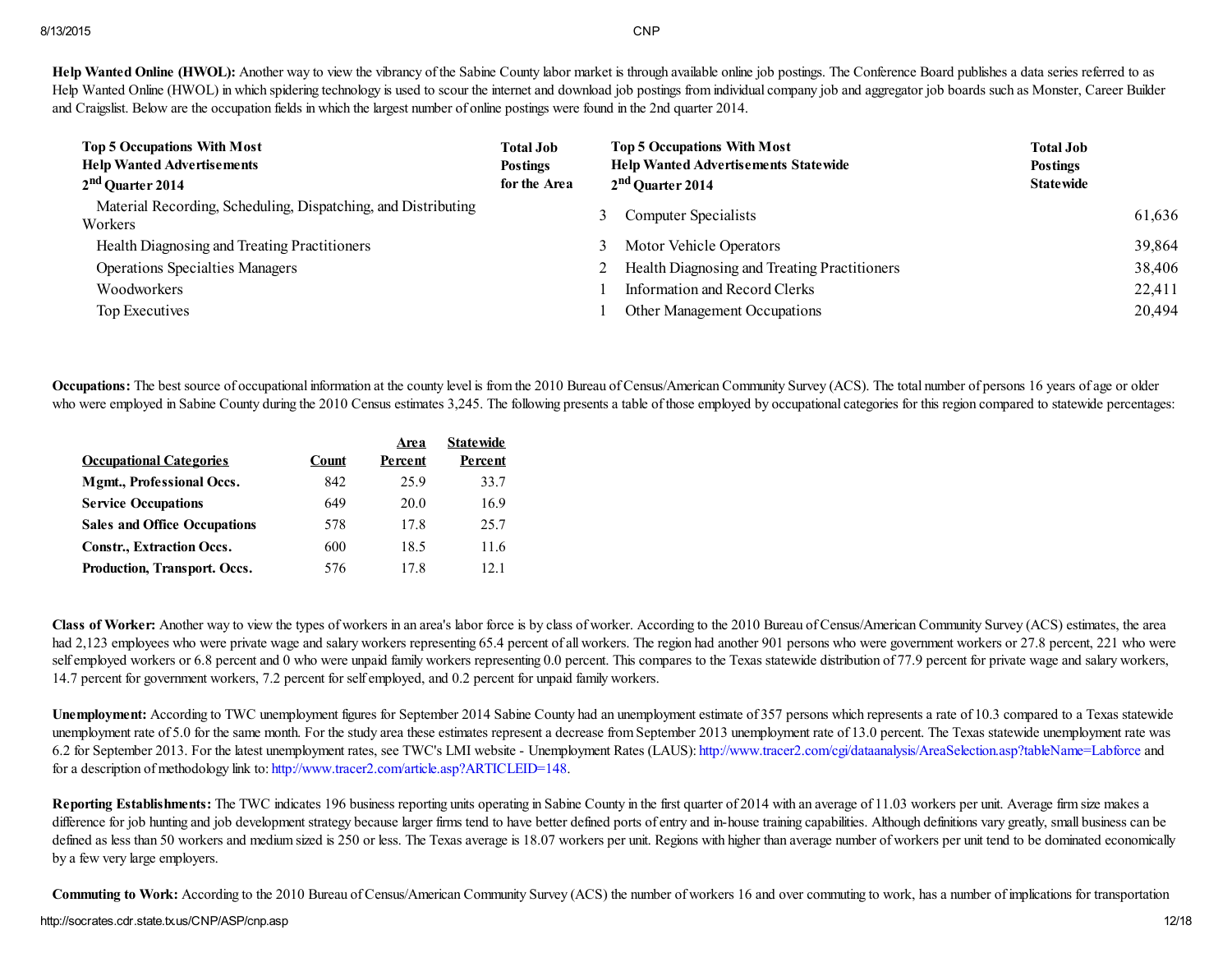and municipal services. Sabine County had a total of 2,330 or 74.9 percent who drove their car to work alone, 349 or 11.2 percent who car pooled, 18 or 0.6 percent used public transportation, 87 or 2.8 percent who walked to work, 235 or 7.6 percent of regional workers who used other means to work, and 93 or 3.0 percent who worked at home. These methods of commuting to work compare to the Texas statewide results by: car alone (79.3%), car pool  $(11.6\%)$ , public transportation  $(1.6\%)$ , walked  $(1.7\%)$ , other means  $(1.9\%)$ , and worked at home  $(3.9\%)$ . The average travel time to work in minutes was 26.10 for the region as compared to an overallstatewide average of 24.8 minutes.

Employers by Employee Size Class: Employer contact information and employee size ranges are collected and updated by the InfoGroup, Inc. The most current release is a product called the Employer Database 2014 2nd Edition. This product shows that the area had approximately 53 establishments which employed 10 or more employees. Of these employers, approximately 0.0 percent employed over 1000 employees. 0.0 percent employed between approximately 500 and 999 employees, 5.7 percent employed between approximately 100 and 499 employees, 17.0 percent employed between 50 and 99 employees, 28.3 percent employed between 20 and 49 employees, and 49.1 percent employed between approximately 10 and 19 employees.

## Top 4 Manufacturers for the Sabine County Region:

- Combustion Services
- Edgar Lumber Co
- International Paper Co
- Temple

### Income

Personal Income: According to the most recent data released by the BEA 2011, Sabine County's total personal income, excluding farm, was \$337,042,000 which represented an increase of \$10,346,000 when compared to the 2010 total personal income, excluding farm, of \$ 326,696,000. For Statewide personal income, the total of \$965,236,295,000 for 2010 and \$1,030,749,973,000 for the year 2011, shows an increase of \$65,513,678,000. This indicates that Sabine County has a personal income showing a rate change of 3.2 percent compared to the statewide income at a rate change of 6.8 percent for the same period. Income from all government and government enterprises for the area was a total of \$23,748,000 for the year 2011. This was a decrease of -0.1 percent from the 2010 figure of \$23,765,000. Texas statewide had an increase of 1.8 percent for government income. Military income, excluding federal civilian income, for 2011 was \$1,055,000 compared to \$1,167,000 in 2010 for the study area. This was a decrease of -9.6 percent compared to a statewide change of no change percent for the same period. For further information link to: <http://www.bea.gov/bea/regional/reis>.

Per Capita Income: Total personal income is a widely used measure of regional economic health while per capita income is generally used to compare the relative well-being of residents across areas (not accounting for differences in area cost of living). The per capita personal income for 2011 was \$31,989 in Sabine County while Texas statewide had a per capita income of \$40,270. For more information on this data, please go to <http://www.bea.gov/bea/regional/reis>.

Government Transfer Payments: The Sabine County region received over \$139,458,000 in transfer of payments in FY2011 which reflected a \$12,985 per capita transfer payment compared to the Texas per capita payment of \$6,249. Transfer payments include the total amount of government allocations to people who qualify for income assistance. This consists largely of supplemental security income payments, family assistance, general assistance payments, food stamp payments, and other assistance payments, including emergency assistance. For more information on this data, please go to <http://www.bea.gov/bea/regional/reis>.

Residence Adjustment: Some areas function as major employment centers and others serve as "bedroom communities". This means that residents may work in one region but live, pay taxes and spend most of their income in their resident region. The degree to which a regional area serves as a bedroom community can be measured by a "residence adjustment" to the area personal income. The residence adjustment in the Sabine County region was \$10,312 in 2010. By 2011 the adjustment represented a decrease to \$-2,979. A negative number implies that workers commute into the region to earn income but do not reside there. Growth over time of negative residence adjustments generally implies an eroding tax base for the region. Similarly, a positive figure implies that on balance the region exports jobs and income to residents of other regions. For more information on this data, please go to <http://www.bea.gov/bea/regional/reis>.

Average Weekly Wage: TWC reported an average weekly wage during 1<sup>st</sup> quarter 2013 for all covered wages and salaried employment in the Sabine County region to be \$671.71. Average weekly wages for 1<sup>st</sup> quarter 2014 was \$616.99, a decrease of -8.1 percent. This is compared to an increase of 4.6 percent statewide for the same period of time. The Texas statewide average weekly wage in the 1<sup>st</sup> quarter of 2014 was \$1,062.65. These wage data are the result of the reported quarterly wages and salaries paid by employers divided by 13 weeks. For the most current information, link to: <http://www.tracer2.com/cgi/dataanalysis/AreaSelection.asp?tableName=Industry>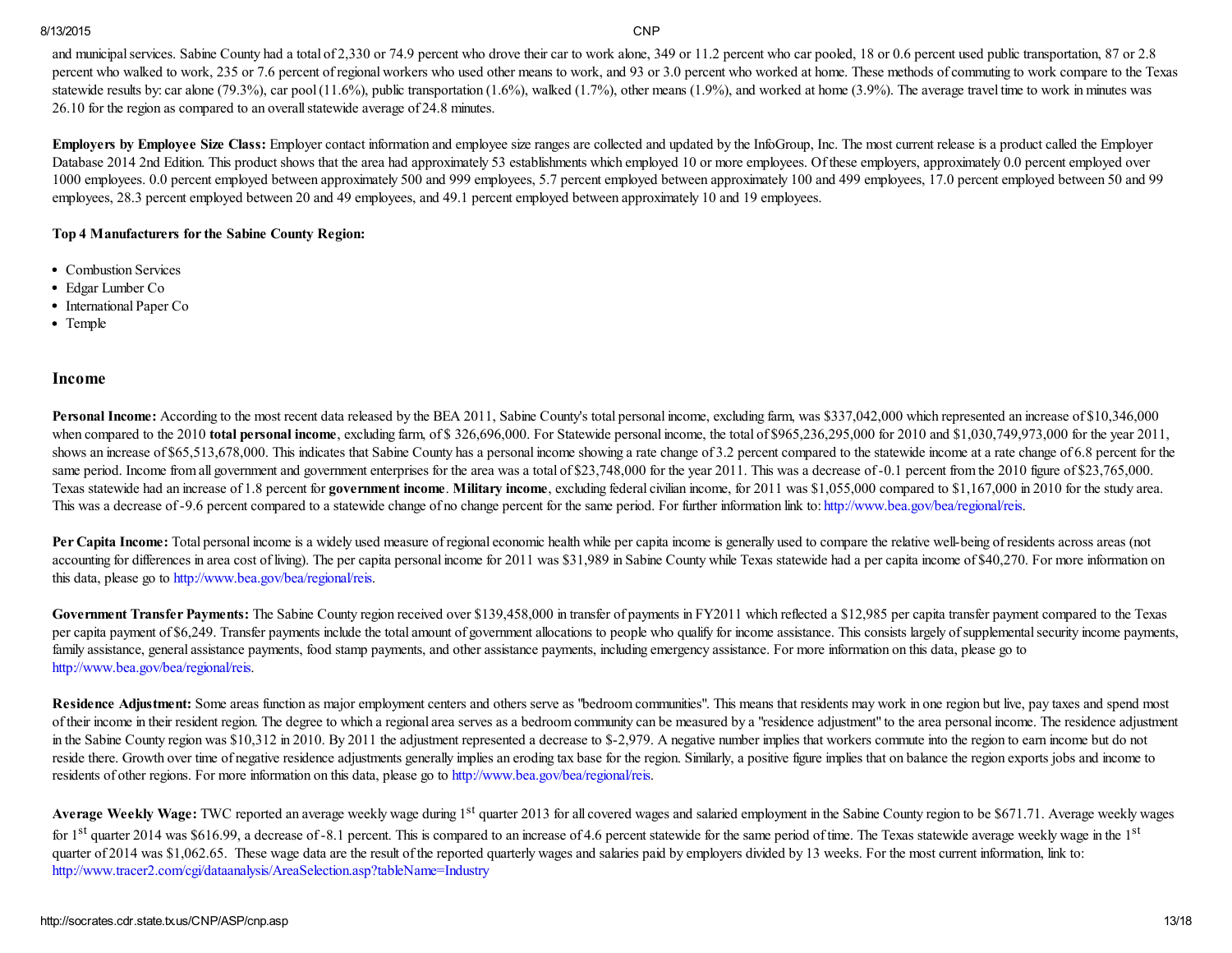UI Benefits: The region had \$1,606,631 in Unemployment Insurance benefits paid during calendar year 2012. In the Sabine County region, the average duration before exhausting regular UI benefits in calendar year 2012 was approximately 15.5 weeks, while the statewide average duration before exhausting regular UI benefits in calendar year 2012 was approximately 15.8 weeks. The most likely interpretation of longer duration times is greater difficulty finding a job. Therefore, duration can serve as a good barometer for local general economic conditions. The average weekly benefits payment for Regular UI in 2012 was \$345.94 for the Sabine County region compared to \$314.09 in Texas statewide.

Personal Income by Place of Residence: Personal income by place of residence, based on the 2011 Bureau of Economic Analysis (BEA) estimates was roughly \$44,498 for the Sabine County region. This compares to \$70,777 statewide. This figure is much higher than the per capita income level because it includes all wage earners living within a single household. Also, income data from BEA will be different than income data from other agencies due to that fact the BEA includes other sources of income such as farm wages, dividends, interest, rent and transfer payments. For more information on this data, please go to <http://www.bea.gov/bea/regional/reis>.

Poverty Population: The U.S. Department of Census estimated a 2011 poverty population for the Sabine County region for people of all ages at 2,274 persons. That figure represents 21.8 percent of the noninstitutional population compared to a Texas percentage of 17.0 percent for people of all ages. The estimated number of people under the age of 18 in the study area in poverty was 574 in 2011. This figure was 5.5 percent of all people under 18 in the study area compared to Texas statewide which was 6.7 percent of all people under 18 as estimated in 2011. According to the 2011 Small Area Income and Poverty Estimates of the Census Bureau, the number of families living below poverty status in 2011 were 523 which was 23.0 percent of allfamilies in the study area. This compared to 19.5 percent of allfamilies statewide living in poverty status in 2011. The total number of individuals living below poverty status was 1,050 in 2011 which was 9.7 percent of all individuals in the study area. This compared to 7.1 percent of all individuals living below poverty status statewide. For the most recent Poverty information, see: <http://www.census.gov/hhes/www/saipe/county.html> .

Gross Retail Sales: Income can be viewed in several ways and under different definitions. Per capita income tends to have a direct relationship with the growth of gross sales and most service sector industries in an area. Gross sales for the region estimated by the Texas Comptroller of Public Accounts were \$15,381,473 in the 1st quarter 2013 which represented a decrease of -4.0 percent to \$14,765,458.00 by the 1st quarter 2014. The statewide change for the same period was an increase of 5.3 percent in gross sales. The total number of reporting outlets for the same period was 131 in the 1st quarter 2013 and 120 in the 1st quarter 2014. This region had a decrease of -8.4 percent in the study area compared to the statewide change for the same period of a decrease of -2.4 percent. For the most recent Gross Retail Sales information, please see: [http://www.window.state.tx.us/taxinfo/sales/.](http://www.window.state.tx.us/taxinfo/sales/)

## Housing

Household Units and Size: The total number of housing units in 2011 in Sabine County according the Census was 7,992 with an average household size of 2.3 persons. The average household size for Texas was 2.9 persons for the same period. The home ownership rate for this area was 87.8 percent compared to Texas statewide which had a rate of 64.5 percent. While in Texas statewide the percent of households with persons under 18 years of age in 2000 was 30.7 percent, this study area had a percent of 15.1. The percent of households with persons 65 years of age or older was 14.9 percent in Texas statewide while 22.6 percent of Sabine County had households with individuals 65 years of age and older.

Types of Structures: While Texas had approximately 79.4 percent of the housing units in the category of one detached structures in 2010 according to the Census, the study area had approximately 61.2 percent. Mobile homes in the area made up 40.0 percent when compared to a statewide percentage of 9.2 percent. More recently built housing structures in the area shows new development has taken place in the region. The total number of new housing structures built between 2000 and 2010 was 759 or 9.5 percent in Sabine County compared to 20.6 percent statewide.

Owner and Renter Occupied: According to the 2010 Census, the percent of owner-occupied units with a value of \$100,000 or greater in Sabine County was 33.7 percent compared to 62.8 percent for the state. The percent of renter-occupied units with rent values of \$500 per month or greater was 23.6 percent as compared to the Texas percentage of 82.9 percent. The median home value in Sabine County according to the 2010 census was \$72,900.00 compared to a statewide median value of \$126,400.00. Median rent for the area was \$440.00 compared to \$814.00 for the state. For this area, the total number of renter-occupied housing units was 547 which represented 12.2 percent of all occupied housing units in 2010. This compares to a Texas statewide percentage of 35.5 percent for the same period.

## Education

Enrollment: School enrollment data from the 2008-2012 American Community Survey, Bureau of the Census showed that there were 1,884 persons in the population who were 3 years of age and older and enrolled in school in the study area during the census collection period. Of this population, the following table shows a breakdown of what types of schools persons were enrolled compared to similar statewide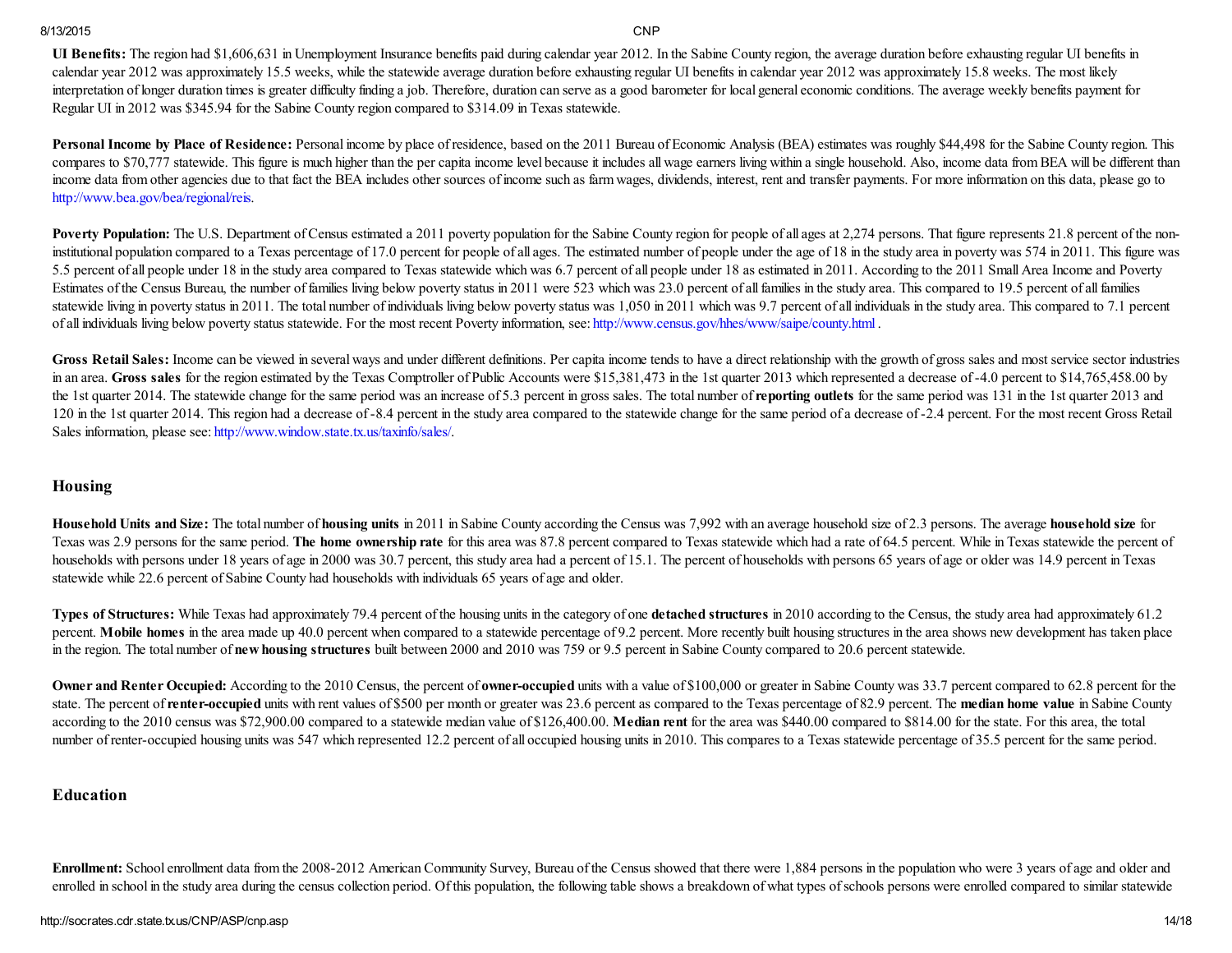#### information:

|                                    |       | Area    | <b>Statewide</b> |
|------------------------------------|-------|---------|------------------|
| <b>Type of School</b>              | Count | Percent | Percent          |
| <b>Nursery school or preschool</b> | 21    | 1.1     | 6.2              |
| Kindergarten                       | 53    | 2.8     | 5.7              |
| Elementary School (grades 1-8)     | 1,165 | 61.8    | 42.8             |
| High School (grades 9-12)          | 462   | 24.5    | 21.0             |
| College or graduate school         | 183   | 97      | 243              |

Educational Attainment: The total number of persons 25 years of age or older who responded to the level of educational attainment question during the 2008-2012 American Community Survey, Bureau of the Census was 7,791. Of those persons, the following presents a table on various levels of educational attainment for this region compared to statewide percentages:

|                                                       |       | Area    | <b>Statewide</b> |
|-------------------------------------------------------|-------|---------|------------------|
| <b>Educational Attainment</b>                         | Count | Percent | Percent          |
| <b>Less than 9th Grade</b>                            | 413   | 5.3     | 9.7              |
| 9 <sup>th</sup> to 12 <sup>th</sup> grade, no diploma | 1,013 | 13.0    | 9.6              |
| H.S. graduate (inc. equiv.)                           | 3,124 | 40.1    | 25.3             |
| Some college, no degree                               | 1,769 | 22.7    | 22.8             |
| <b>Associate Degree</b>                               | 374   | 4.8     | 6.4              |
| <b>Bachelor's Degree</b>                              | 740   | 9.5     | 17.5             |
| <b>Graduate or Prof. Degree</b>                       | 358   | 4.6     | 8.7              |

Another useful grouping of these statistics shows that the percent of high school graduates or higher was 81.7 percent for the area compared to 80.7 percent for Texas. Also, the percent with Bachelor's degree or higher was 14.1 percent as compared to 26.2 percent for Texas.

Dropout and Attrition Rates: Information from the Texas Education Agency on student dropouts from public schools for 2010-2011 shows that 7 students, grades 7-12, dropped out of school in this study area. This represents a dropout rate of 0.90 percent as compared to a Texas statewide percentage of 0.90 percent of all students who dropped out during this period. Attrition rates are often viewed as measures of the percentage of students that begin high school but do not graduate with a diploma. It is arguably a more reasonable way to view dropouts from an economic viewpoint. One way to view educational progress in a region is to estimate the number of persons who persist to high school graduation as opposed to standard dropout statistics. Attrition rates are calculated by the Intercultural Development Research Association (IDRA). IDRA conducts research and development activities; creates, implements and administers innovative education programs; and provides teacher, administrator, and parent training and technical assistance. The attrition rates for Sabine County during the period 2011-2012 by race and ethnicity were 17 percent for all students, 45 percent for Blacks, 20 percent for Whites, and 6 percent for Hispanics. In order to review the latest Secondary Schools Enrollment and Dropouts information posted on the Texas Education Agency, link to: [http://www.tea.state.tx.us/acctres/dropcomp\\_index.html.](http://www.tea.state.tx.us/acctres/dropcomp_index.html)

## Health

Health Facilities - The number of acute and psychiatric care hospitals in Sabine County as of February 2013 was 1, with an average total beds capacity of approximately 25.0 compared to a statewide ratio of 122.2 beds per hospital according to statistical reports from the Texas Department of State Health Services. Link to [http://www.dshs.state.tx.us](http://www.dshs.state.tx.us/) for more data reporting on health care facilities. The Texas State Board of Pharmacy data for March 2013 shows there are 4 licensed **pharmacies** in the study area. The total number of licensed pharmacies statewide is 6,652. For additional information on Texas Pharmacies, link to the Texas State Board of Pharmacy at [http://www.tsbp.state.tx.us/index.htm.](http://www.tsbp.state.tx.us/index.htm)

Health Practitioners - According to the Texas Department of State Health Services September 2011 report, there were 6 direct patient care and primary care physicians who practiced in the region. The ratio of total persons to each physician in the area was 1,811.5 residents per each physician. This compares to a statewide ratio of 426.3 persons for each physician in Texas. Another way of reporting these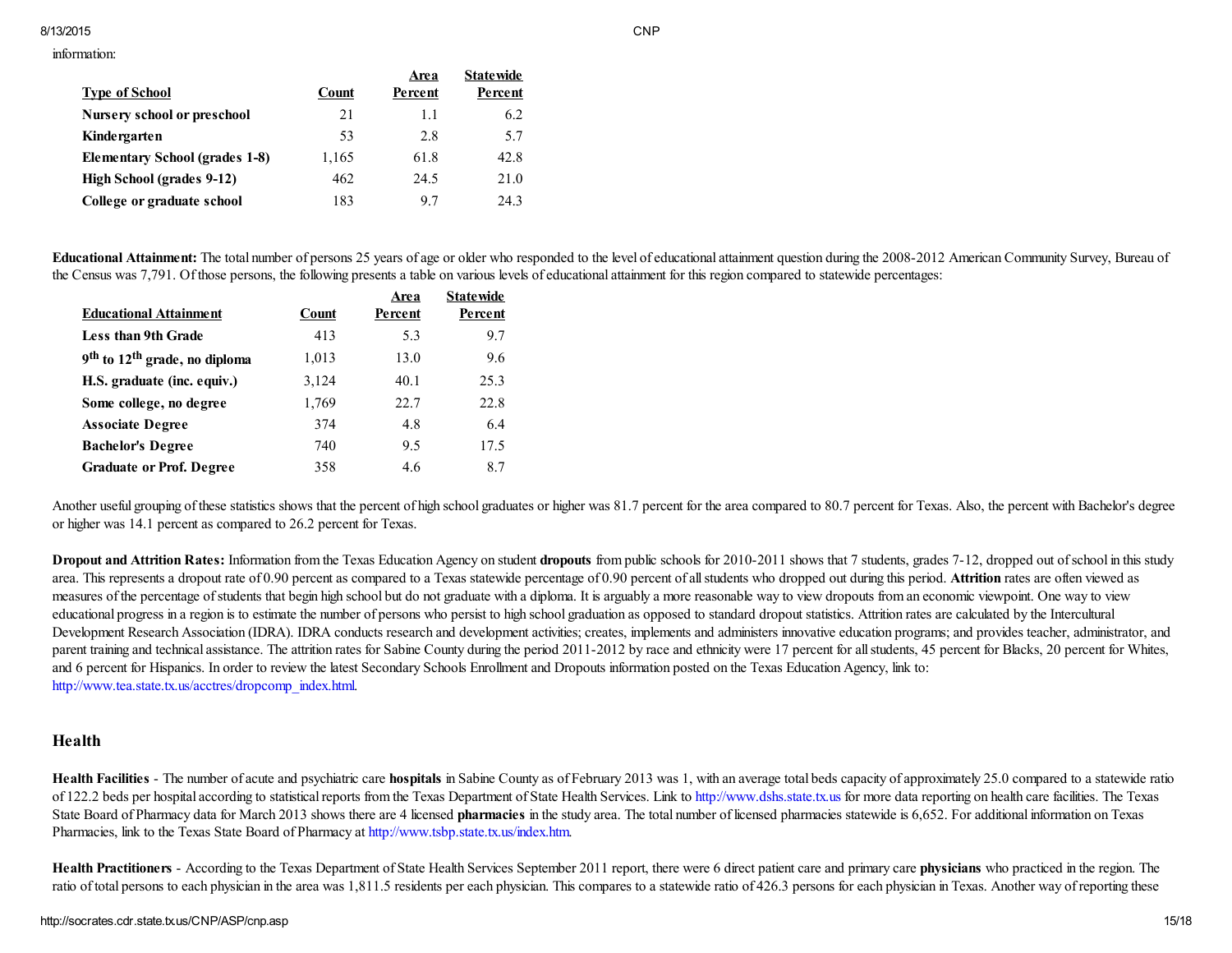figures is by showing the number of physicians as a ratio per 100,000 residents. In this study area, the ratio in direct patient care was 3,623.0 as compared to the statewide ratio of 606.0 in direct patient care physicians per 100,000 population as of 2011. The ratio of physicians in primary care was 3,623.0 compared to a statewide ratio of 1,438.3 physicians in primary care per 100,000 persons in the population statewide. Link to [http://www.dshs.state.tx.us](http://www.dshs.state.tx.us/) for more data.

The study area had a total of 36 registered nurses (RN) working in the study area, representing a ratio of 301.9 persons for each RN in the area. The statewide ratio was 140.3 persons for each RN in the state. For the same time period, the ratio of RNs per 100,000 population was 331.2 compared to 712.8 per 100,000 statewide. Link to [http://www.dshs.state.tx.us](http://www.dshs.state.tx.us/) for more data.

The number of licensed vocational nurses (LVN) who practiced in the area was 45 representing a ratio of 241.5 persons per each LVN in the area. This compared to 355.0 persons per each LVN statewide. The ratio of LVNs per 100,000 population was 414.1 compared to 281.7 per 100,000 population statewide. See [http://www.dshs.state.tx.us](http://www.dshs.state.tx.us/) for a wider variety of Health Professionals and related information.

The Texas Department of State Health Services information for September 2011 also reports that there were 4 dentists in the study area, with a ratio of 2,717.3 persons for each dentist in the area. The ratio of dentists per 100,000 residents was 36.8. By comparison, there was a statewide ratio of 45.4 dentists per 100,000 residents, with a total of 11,751 dentists statewide. See [http://www.dshs.state.tx.us](http://www.dshs.state.tx.us/) for a wider variety of Health Professionals and related information.

According to data from the Texas Department of State Health Services for September 2011, there were 51 licensed Emergency Medical Technicians, or EMTs, for the study area; a ratio of 469.3 licensed EMTs per 100,000 residents. The statewide ratio was 225.1 EMTs per 100,000 residents, with a total of 58,266 EMTs statewide. See [http://www.dshs.state.tx.us](http://www.dshs.state.tx.us/) for a wider variety of Health Professionals and related information.

Also, according to the September 2011 report from the Texas Department of State Health Services, there were 7 **pharmacists** in this area, which is a ratio of 1,552.7 persons for each pharmacist. Texas has 21,306 pharmacists statewide, or a ratio of 1,214.9 persons for each pharmacist in the area. The ratio of pharmacists per 100,000 residents was 64.4 compared to 82.3 per 100,000 residents statewide. See [http://www.dshs.state.tx.us](http://www.dshs.state.tx.us/) for a wider variety of Health Professionals and related information.

The Texas Department of State Health Services information for September 2011 shows that for the study area there were 0 occupational therapists; a ratio of n/a persons for each occupational therapist. The statewide ratio was 3,806.5 persons for each occupational therapist, with a total of 6,800 occupational therapists statewide. The ratio of occupational therapists per 100,000 residents was n/a compared to 26.3 statewide. See [http://www.dshs.state.tx.us](http://www.dshs.state.tx.us/) for a wider variety of Health Professionals and related information.

# Medical & Health Services Employment \*

|                             | Area |               | <b>Statewide</b>            |           |                      |  |
|-----------------------------|------|---------------|-----------------------------|-----------|----------------------|--|
| 2013 1st Qtr   2014 1st Qtr |      | Pct<br>Change | 2013 1st Qtr   2014 1st Qtr |           | <b>Pct</b><br>Change |  |
| 509                         | 519  | 1.96%         | 1,367,960                   | 1,396,331 | $2.07\%$             |  |

\* Includes: Public and Private Hospitals, Medical/Health Offices; Home Health, Nursing, Elderly Residential facilities; Individual/Family, Emergency & Other Relief Svcs., Vocational Rehab. Svcs. [NAICS: 6211,6212-19,6221-23,6231-33,6239,6241-43] Due to confidentiality, employment for small areas may be suppressed and reported as zero.

Health Statistics - Some of the leading causes of mortality in Texas include malignant neoplasms or cancer, heart disease, and chronic lower respiratory disease. From information gathered by Texas Department of State Health Services for 2010, the study area had a total of 29 reported deaths from malignant neoplasm cancer. On a statewide level, Texas had 35,531 reported deaths from malignant neoplasm cancer. Texas Department of State Health Services reports that for 2010 there were 38 deaths from heart disease, and 12 deaths from lower respiratory disease in the selected study area. By contrast, Texas statewide had 38,008 deaths from heart disease and 8,624 deaths from chronic lower respiratory disease. See [http://www.dshs.state.tx.us](http://www.dshs.state.tx.us/) for a wider variety of Texas health, disease and related information.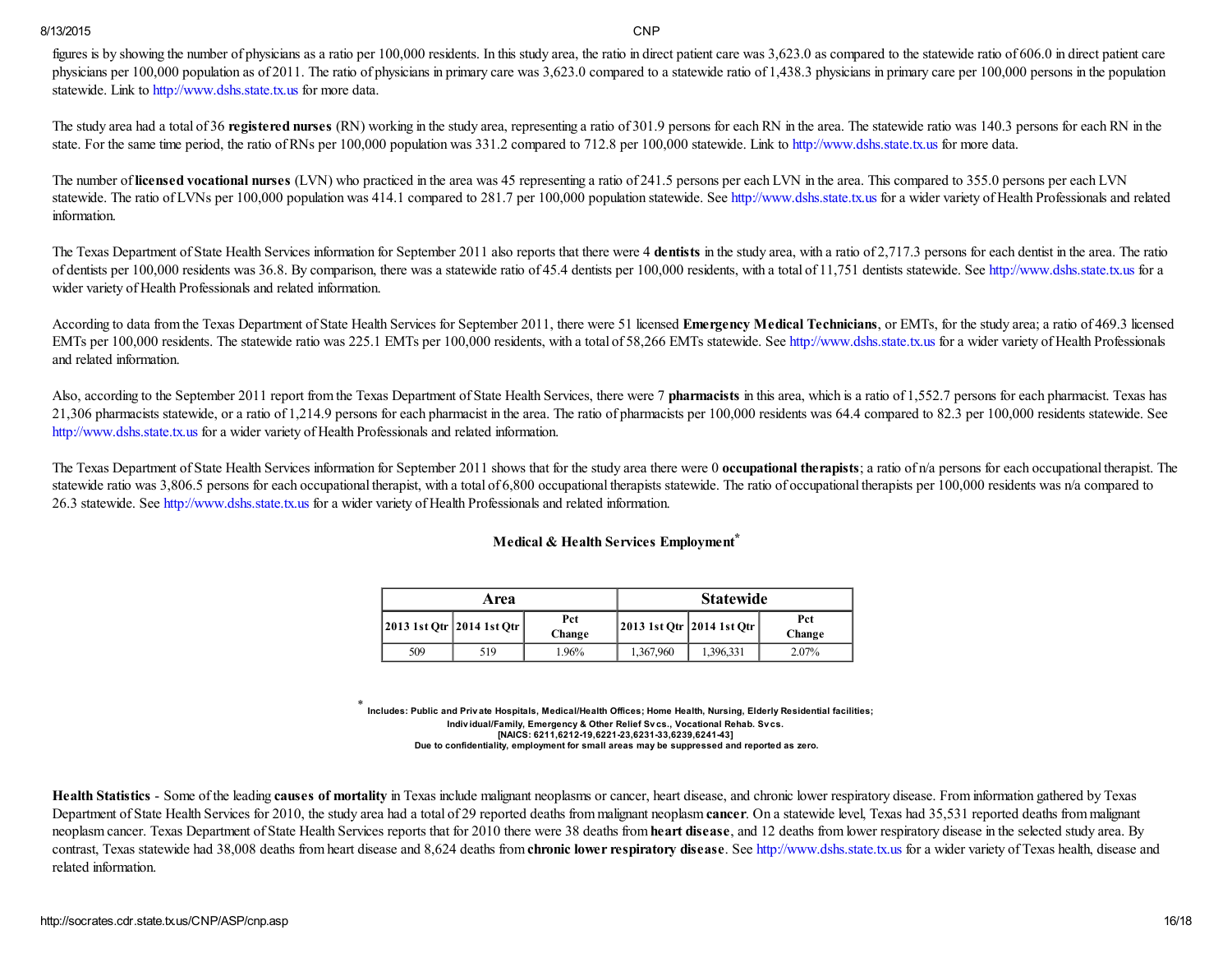Several state agencies collect statistics on health status indicators that can be used to assess the strengths or weaknesses of public health in a local area or community. For this study area, the Texas Department of State Health Services reported for 2010 there were 2 infant deaths, as compared with a statewide rate of 2,478. See [http://www.dshs.state.tx.us](http://www.dshs.state.tx.us/) for a wider variety of Texas health, disease and related information.

The Texas Department of State Health Services reported that for 2009 there were 9 total teen pregnancies in this area. There were different teen pregnancy rates in the study area depending on race, with 0 for Black teens, 1 for Hispanic teens and 8 for White teens. Statewide rates for teenage pregnancy were 19,775 for total teenage pregnancies, with 2,622 for Black teens, 13,792 for Hispanic teens and 3,361 for White teens. See [http://www.dshs.state.tx.us](http://www.dshs.state.tx.us/) for a wider variety of Texas health, disease and related information.

In the Small Area Health Insurance Estimates from the United States Census Bureau for 2010, figures show that the number of children under 19 in this area who were not covered by health insurance is 369, which is 6.0% of the reported population in that age group. The number of uninsured children statewide is 1,091,021, or 6.5% of the reported population for children under 19. For more information, or to view or download the entire data book, see <http://www.census.gov/did/www/sahie/>.

# Information On The Web

The Bureau of Census has a variety of useful Quick Facts for each county in Texas. The Quick Fact report for Sabine county can be accessed at the following URL: [http://quickfacts.census.gov/qfd/states/48/48403.html.](http://quickfacts.census.gov/qfd/states/48/48403.html) Some counties maintain their own Internet sites for local information. If a county hosts its own Web site, it may be accessed through a URL with the following format http://www.co.*County Name Goes Here*.tx.us.

To research additional websites on Counties, consider any of the following:

Texas A-Z List of counties with web sites: <http://www.state.tx.us/portal/tol/en/gov/6/2/1> Texas Conference on Urban Counties: [http://www.cuc.org](http://www.cuc.org/) State of Texas Web Site - Texas Counties: http://www.state.tx.us Texas Economic Development: <http://www.governor.state.tx.us/ecodev> TWC's LMI unit, Tracer: <http://www.tracer2.com/> Texas Association of Counties: [http://www.county.org](http://www.county.org/) V.G. Young Institute of County Government: <http://vgyi.tamu.edu/> Real Estate Center, Texas A&M University: [http://recenter.tamu.edu](http://recenter.tamu.edu/) Bureau of Business Research, University of Texas: <http://www.utexas.edu/depts/bbr> National Association of Counties: [http://www.naco.org](http://www.naco.org/) "Uniform Crime Statistics, County Reports" Geostat-Geospatial & Statistical Data Center, University of Virginia: <http://fisher.lib.virginia.edu/crime> Compare County Data Nationwide: [http://www.stats.indiana.edu/uspr/a/sbs\\_profile\\_frame.html](http://www.stats.indiana.edu/uspr/a/sbs_profile_frame.html)

# Other Facts of Interest

- According to the Texas Secretary of State's Office, for the November 2012 presidential election, there were 7,551 registered voters in Sabine County. The voter turnout was 4,578 representing 60.6 percent of eligible voters. The election results were 3,727 or 81.4 percent for Romney/Ryan, 807 or 17.6 percent for Obama/Biden, and 44 or 1.0 percent for all other presidential candidates. The statewide results were 57.2 percent for Romney/Ryan, 41.4 percent for Obama/Biden, and approximately 1.4 percent for all other candidates. See: <http://www.sos.state.tx.us/elections/voter/index.shtml> for other topics of interest.
- Information on the three categories of child placement services from the Texas Department of Family and Protective Services for 2012 showed that the area had 0 foster homes, 0 foster/adoptive  $\bullet$ homes and 0 adoptive homes. The total number of licensed day care facilities were 2 with a total capacity of 116. The total number of family homes licensed for 24-hour care was 1. Link to